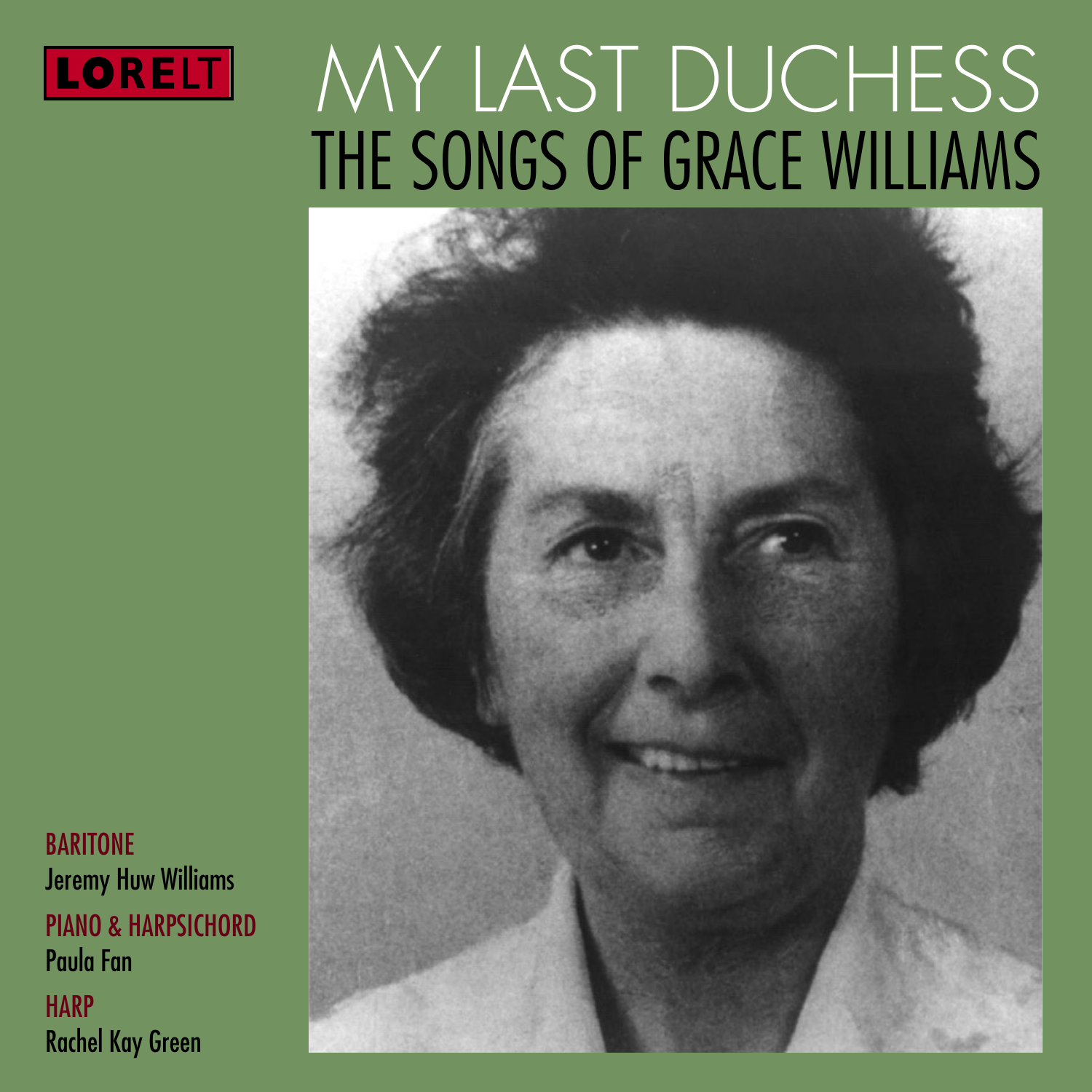## MY LAST DUCHESS THE SONGS OF GRACE WILLIAMS

| $l_{\perp}$      |                                                             |  |  |  |  |
|------------------|-------------------------------------------------------------|--|--|--|--|
|                  | Two 9th Century Welsh Poems                                 |  |  |  |  |
| 2.               |                                                             |  |  |  |  |
| 3.               |                                                             |  |  |  |  |
| $\overline{4}$ . |                                                             |  |  |  |  |
| 5.               |                                                             |  |  |  |  |
| 6.               |                                                             |  |  |  |  |
|                  | <b>Four Mediaeval Welsh Poems</b>                           |  |  |  |  |
| 7.               |                                                             |  |  |  |  |
| 8.               |                                                             |  |  |  |  |
| 9.               | 'Boddi Maes Gwyddno' (The Drowning of Gwyddno's Plain) 3.25 |  |  |  |  |
| 10.              |                                                             |  |  |  |  |
|                  | Two Welsh Folk Songs                                        |  |  |  |  |
| II.              |                                                             |  |  |  |  |
| 12.              | 'Hwian hwi, Fy Mhlentyn Tlws' (Hushaby my Pretty One)1.48   |  |  |  |  |
|                  | Six Welsh Oxen Songs                                        |  |  |  |  |
| 13.              |                                                             |  |  |  |  |
| 14.              |                                                             |  |  |  |  |
| 15.              |                                                             |  |  |  |  |
| 16.              |                                                             |  |  |  |  |
| 17.              |                                                             |  |  |  |  |
| 18.              |                                                             |  |  |  |  |
| 19.              |                                                             |  |  |  |  |
| 20.              |                                                             |  |  |  |  |
| 21.              |                                                             |  |  |  |  |
| 22.              | Bugeilio'r Gwenith Gwyn (Watching the Wheat) 4.03           |  |  |  |  |
| 23.              | Dafydd y Garreg Wen (David of the White Rock)2.48           |  |  |  |  |
| 24.              |                                                             |  |  |  |  |
| 25.              |                                                             |  |  |  |  |
| 26.              |                                                             |  |  |  |  |
| 27.              |                                                             |  |  |  |  |
| 28.              |                                                             |  |  |  |  |

*TOTAL PLAYING TIME 76.43*

#### **BARITONE** Jeremy Huw Williams PIANO & HARPSICHORD

#### Paula Fan

#### **HARP** Rachel Kay Green

*Recorded at Crowder Hall on 14, 15 and 16 August 2017 with the support of the Fred Fox School of Music at the University of Arizona, Tucson. Recorded and Mastered by Wiley Ross. Producer: Paula Fan Executive Producer: Odaline de la Martinez CD Production: Key Production Artwork: Lorna Tiefholz* 

#### LORELT

P and C 2017 Lontano Records Ltd E mail: info@lorelt.com www.lorelt.co.uk

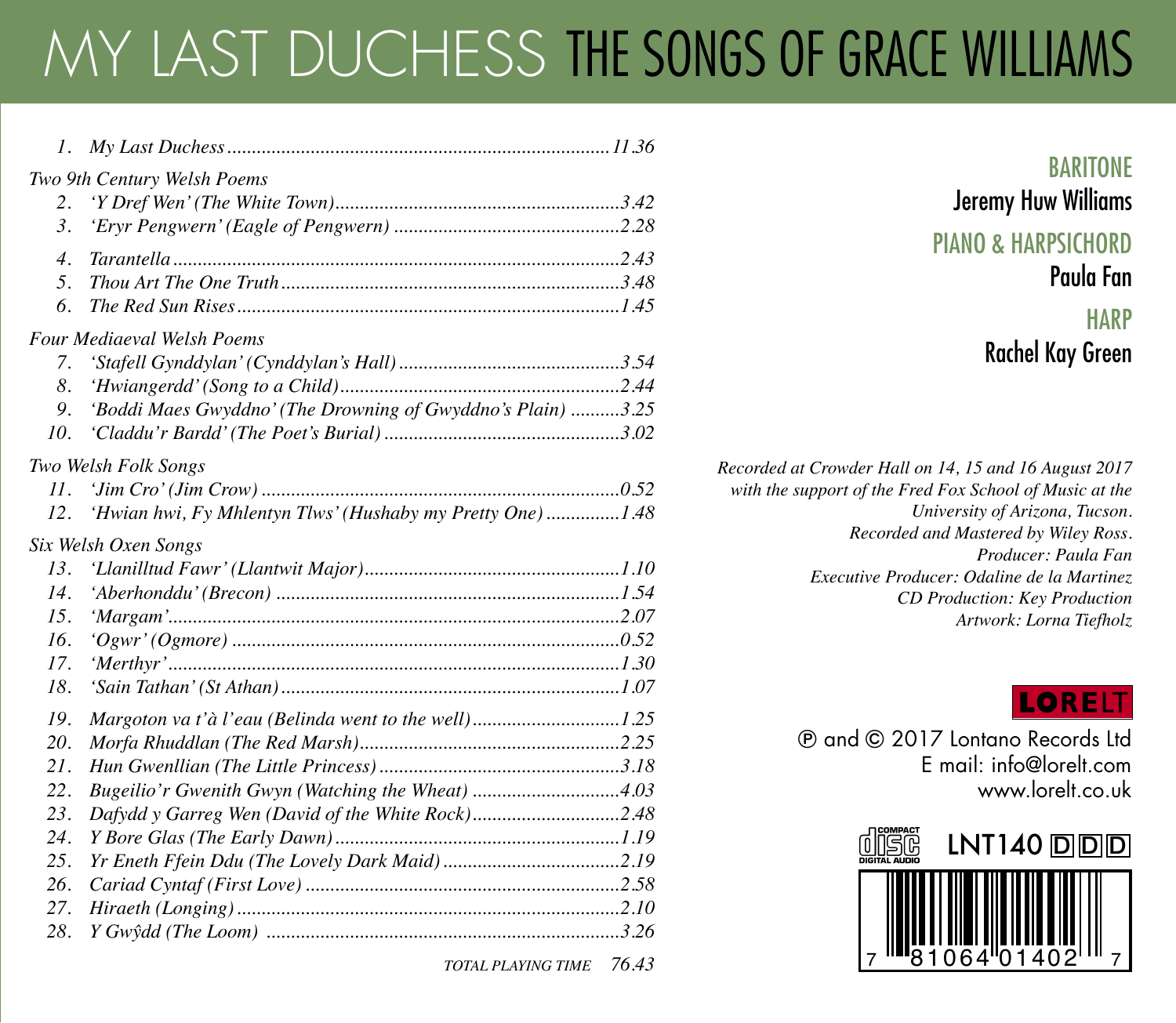### MY LAST DUCHESS - THE SONGS OF GRACE WILLIAMS

Jeremy Huw Williams (BARITONE) Paula Fan (PIANO AND HARPSICHORD) Rachel Kay Green (HARP)

|     | Two 9th Century Welsh Poems                                 |  |
|-----|-------------------------------------------------------------|--|
|     |                                                             |  |
|     |                                                             |  |
|     |                                                             |  |
| 5.  |                                                             |  |
| б.  |                                                             |  |
|     | Four Mediaeval Welsh Poems                                  |  |
|     |                                                             |  |
| 8.  |                                                             |  |
| 9.  | 'Boddi Maes Gwyddno' (The Drowning of Gwyddno's Plain) 3.25 |  |
| 10. |                                                             |  |
|     | Two Welsh Folk Songs                                        |  |
|     |                                                             |  |
| 12. | 'Hwian hwi, Fy Mhlentyn Tlws' (Hushaby my Pretty One)1.48   |  |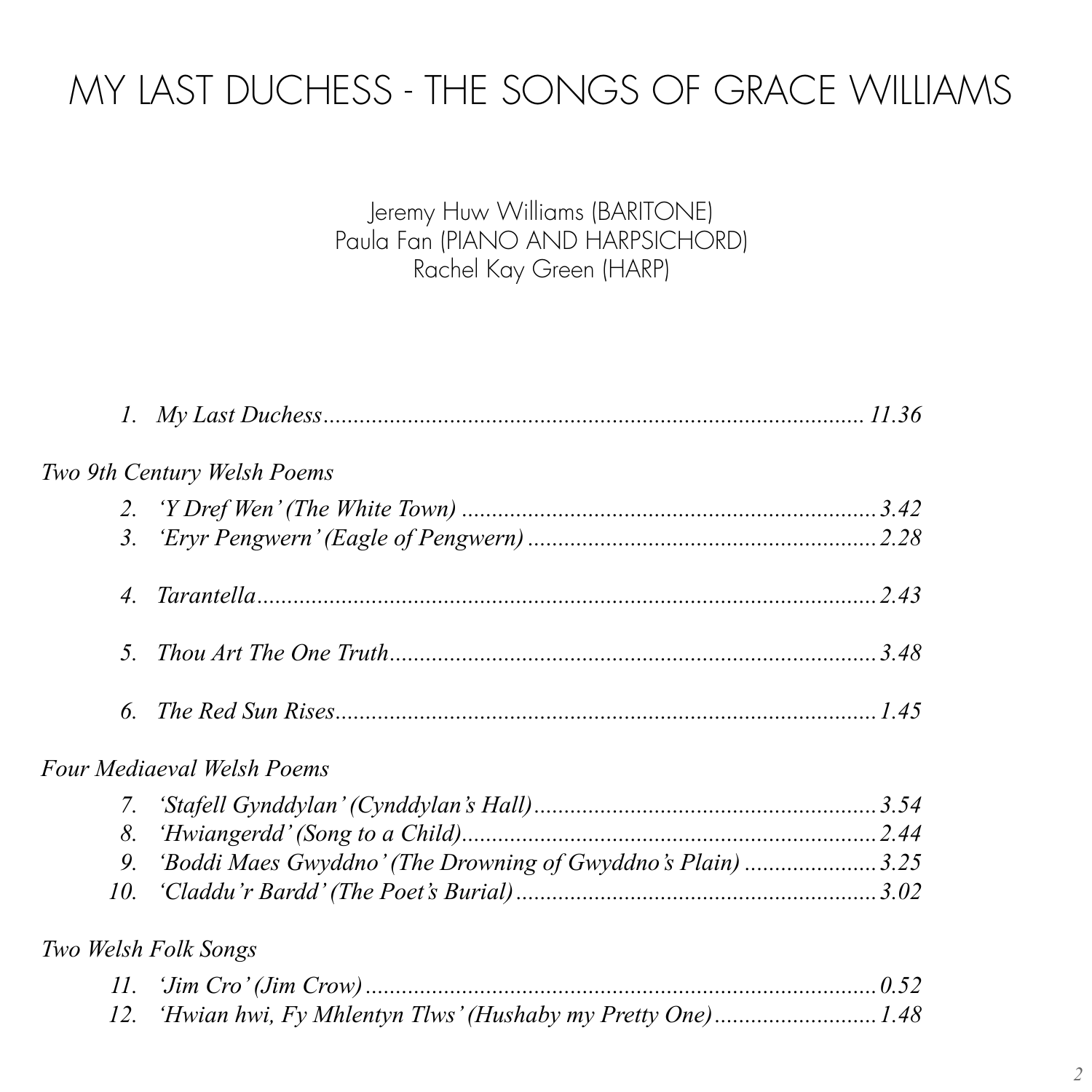#### *Six Welsh Oxen Songs*

| 13. |  |
|-----|--|
| 14. |  |
| 15. |  |
| 16. |  |
| 17. |  |
| 18. |  |
| 19. |  |
|     |  |
|     |  |
|     |  |
|     |  |
|     |  |
|     |  |
|     |  |
|     |  |
| 28. |  |
|     |  |

*TOTAL PLAYING TIME 76.43*

*Recorded at Crowder Hall on 14, 15 and 16 August 2017*  with the support of the Fred Fox School of Music at the University of Arizona, Tucson. *Recorded and Mastered by Wiley Ross.*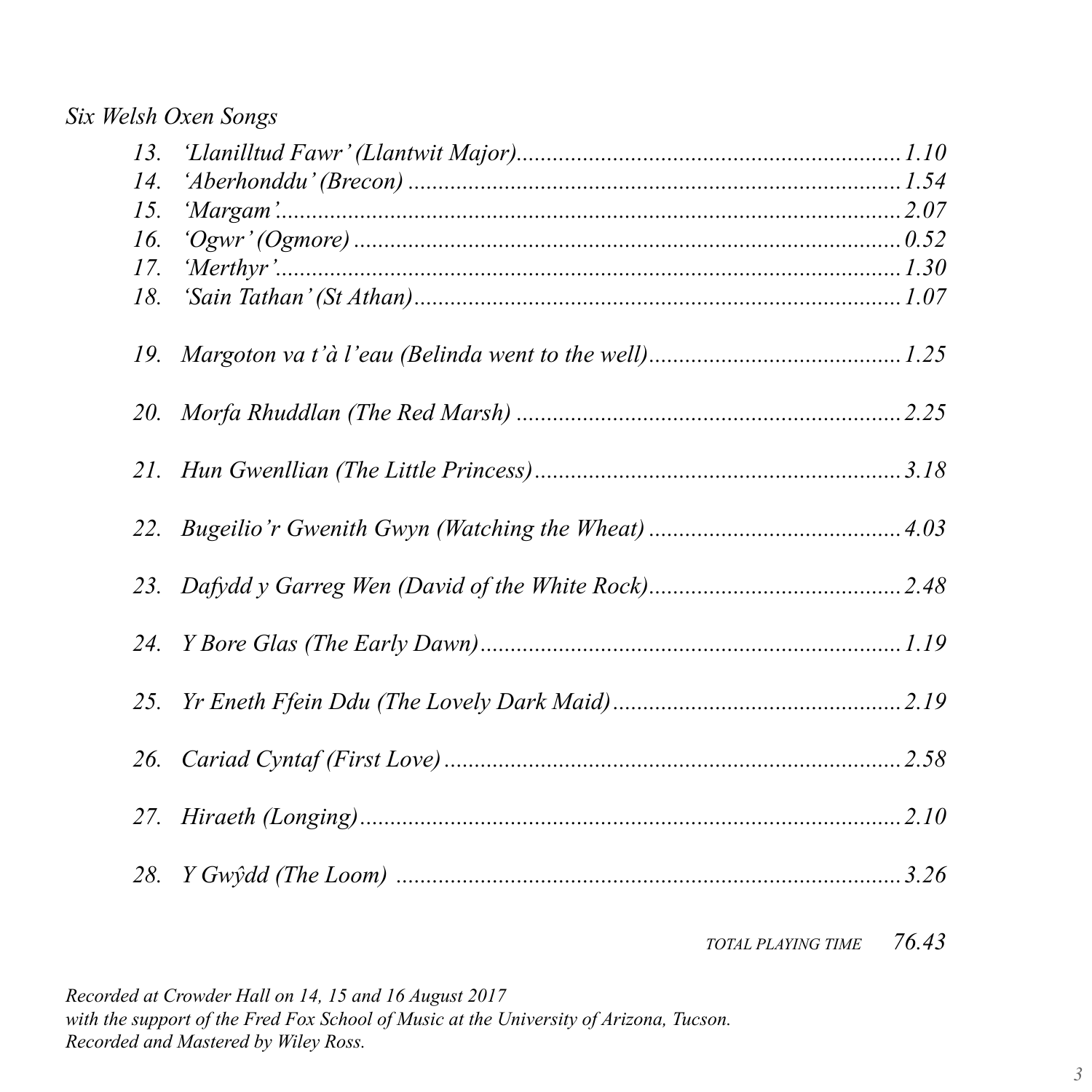Until the middle of the twentieth century, it would have been almost unimaginable that a Welsh composer might be remembered more for their instrumental canon than works for voices. That such a fate has befallen Grace Williams is no slight on her ability to write vocal music: rather, it is that her orchestral works in particular have been of such significance that others have been neglected. Williams's *Penillion* (1955), Symphony No. 2 (1956), *Sea Sketches* (1944), Trumpet Concerto (1963) and, in particular, *Fantasia on Welsh Nursery Tunes* (1940) have all, to one extent or another, established themselves in the professional repertoires of Welsh and British musicians. The same can certainly not be said for her choral works, still less her songs.

Williams's songs span the entire duration of her compositional output, both preceding and postdating her works for orchestra alone. Her first work that can be dated with any certainty – *Slow, slow fresh fount* (*c.*1925) – is a setting of words from Ben Jonson's *Cynthia's Revels*; whilst *My Last Duchess* dates from 1974, a mere year before she stopped composing and three before her death. In stature and style, however, the two scores are worlds apart: if *Slow, slow fresh fount* is a well crafted miniature, a little derivative of the Vaughan Williams she was yet to meet, *My Last Duchess* is a near-operatic scena in the form of a monologue. Robert Browning's poem is summarised by Rhiannon Mathias as being 'concerned with themes of sex, violence and the ruthless brutality of patriarchal control', and it comes as no surprise that the composer had first

conceived of it as a subject for the opera house rather than recital hall. In re-imagining her concept more than ten years after it had been abandoned, she retained considerable dramatic licence both in the occasionally virtuoso piano part and in-built stage directions to the baritone.

*Tarantella* and *Thou Art The One Truth* both date from the 1930s: Williams's most concentrated period of song-writing. *Tarantella* (1930) sets the eponymous and then-recently published poem by Hilaire Belloc in predictably lively fashion, turning to a contrasting coda as the text becomes more pensive. Talk of drinking, clapping and dancing is rattled out at breakneck speed over an accompaniment initially bordering on pentatonicism. Upon reaching the final repetitions of 'Do you remember…?', however, tolling semitones list between major and minor – and, although the final chord leaves the matter technically unresolved, there is little doubt of the overall direction of textural and tonal travel. Williams returned to the same text for a movement of 1951's choral suite, *The Dancers*.

*Thou Art The One Truth* (1935) sets words from Dhan Gopal Mukerji's *My Brother's Face*, possibly after traditional Indian writings. Stylistically, it is in complete contrast to *Tarantella*: gone are the dance-rhythms and alliteration in favour of steady processional meditation on the spiritual truths underlying the world's formation. The entire song is built above tolling Cs in the left hand of the piano, though only in the very final bars is tonal resolution truly achieved. Williams evidently thought enough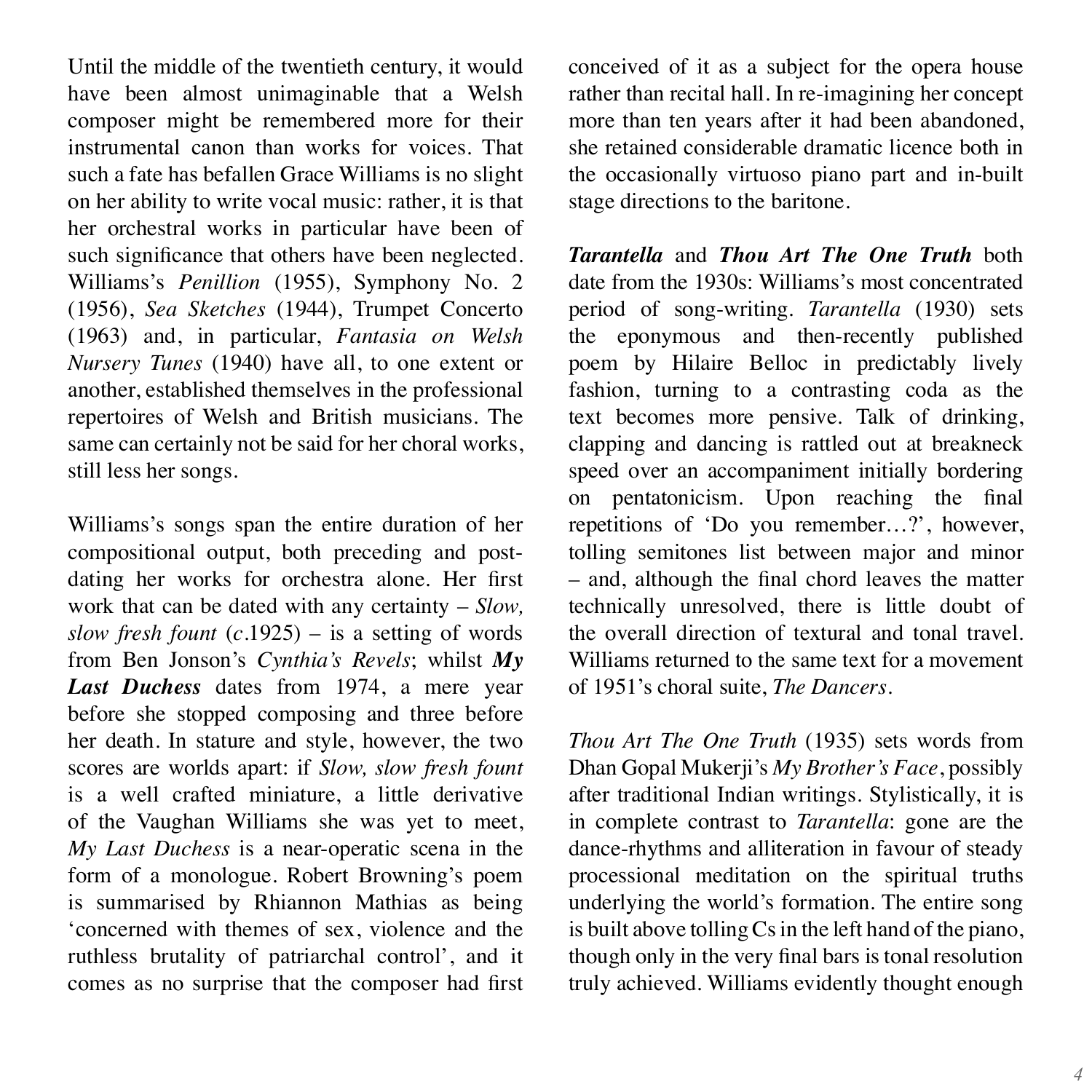of this work to revise the orchestra-accompanied original as a true song for baritone and piano: the 1950 version heard on this recording.

Much of Grace Williams's output of the late 1940s and early 1950s comprises works for performance media other than the concert stage. Film scores and incidental music for radio plays provided important sources of income as well as musical inspiration and included three separate accompaniments to the words of Henry Treece: *The Dark Island*, *The End of a World* and *Rataplan*. From the first of these three, Williams extracted a short suite for string orchestra and a solitary song, *The Red Sun Rises*, as independent works performable in their own right. As in *Thou Art The One Truth*, Williams selected an ever-repeated bass note (this time F sharp), over which is declaimed a vocal melody almost folk-like in its simplicity. Only the minor key and gentle clashes in the interludes hint at the desolation implied by the text.

In June 1962, the BBC in Wales commissioned Williams to write a 'song cycle in penillion style' for its Festival of Welsh Music and celebration of its twenty-five year occupancy of studios in Park Place, Cardiff. The commission both allowed her to realise an earlier intention to explore Welsh texts (prior to settling on Gerard Manley Hopkins in *Six Poems* for the 1958 Cheltenham Festival) and to return to the stanzaic structural forms of the original Welsh artform previously utilised in her orchestral *Penillion*. Having recently completed her only opera, *The Parlour* (1961), she relished the opportunity to return to composing on a

more intimate scale, and the premiere of *Four Mediaeval Welsh Poems* was scheduled for 5 February 1963, featuring Helen Watts as contralto soloist and Osian Ellis on harp.

Choosing the texts had been a relatively simple matter: Williams had long been close friends with Enid Picton Davies who, in 1936, had married the renowned scholar and poet, Thomas Parry. His *The Oxford Book of Welsh Verse* (1962) was a major literary undertaking published at a very convenient time for Williams's commission and she sourced all four poems from its contents. The nine hundred years of Welsh writings contained within its covers permitted the selection of suitably contrasting subject matters: the declamatory and impassioned lament for Cynddylan (seventh-century king of Brythonic Wales) could hardly be more different from the playful, childish text of 'Hwiangerdd'. Her third poem can hardly have been a chance selection for, more than twenty-five years earlier, she had set it in English translation with orchestral accompaniment as *Stand forth, Seithenin!* (1935). Themes of death and burial return for the concluding song in a setting of simple and touching profundity.

Unsurprisingly, perhaps, *Four Mediaeval Welsh Poems* owes rather more to its national musical heritage than had *Penillion*, its orchestral predecessor. Even the choice of accompanying instruments suggests a conscious nod to archaicism; fusing the timbres of Welsh tradition with those of wider European art-music. 'Boddi Maes Gwyddno', in particular, inhabits this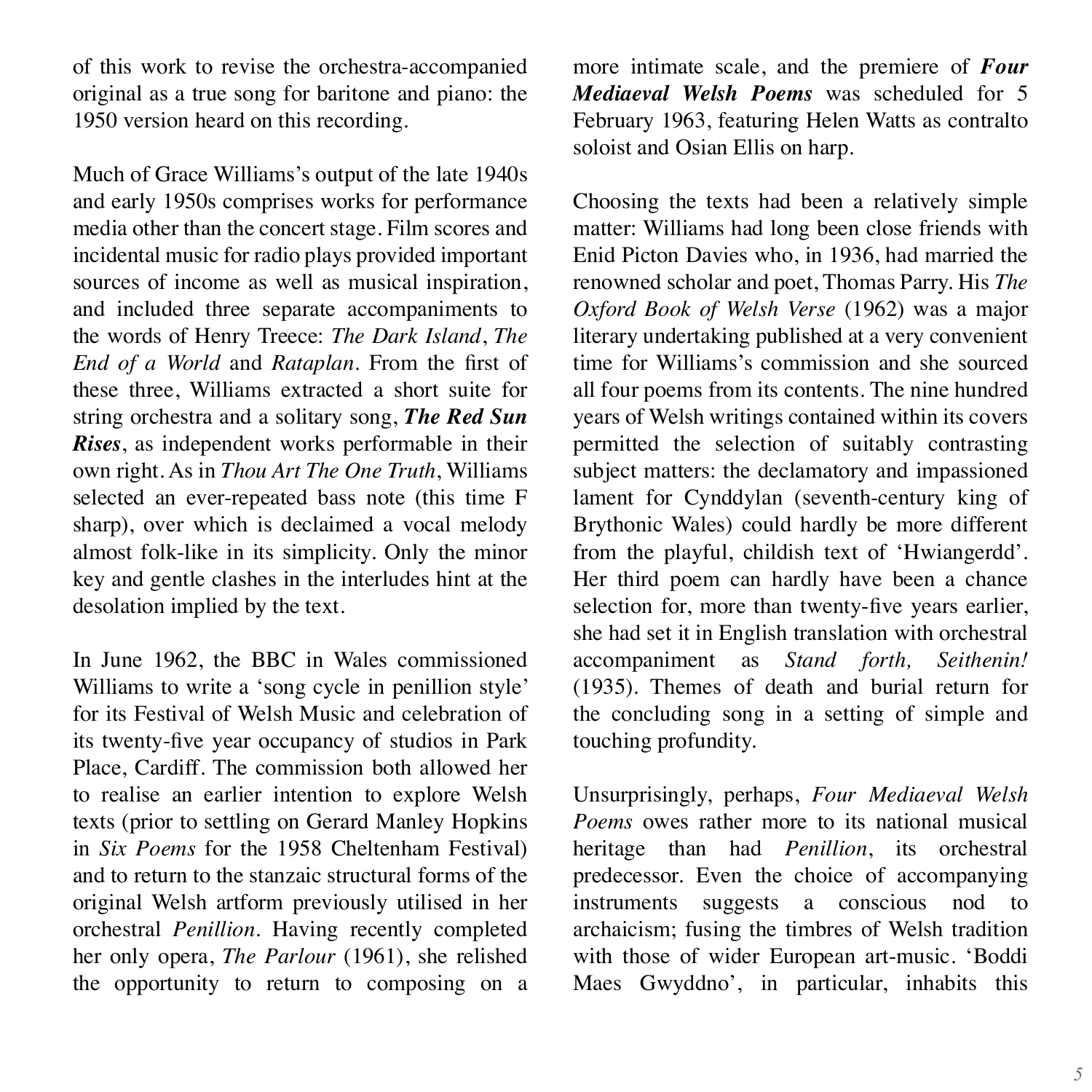contradiction by interweaving harpsichord and vocal melodic phrases in a manner reminiscent of penillion of the past. Nevertheless, the lack of folk tunes and the breaking of the strict relationships between harp and voice ensures a wholly contemporary approach, and Williams is known to have reserved special affection for this work as one of her most stylistically representative.

Stricter in staging but freer in structure is *Two 9th Century Welsh Poems* (1964): the result of a commission from Osian Ellis for a further pair of songs for him to sing to his own harp accompaniment. In contrast to the formal structural patterns of *Four Mediaeval Welsh Poems*, the penillion principle of air and countermelody is abandoned in favour of clearer differentiation between melody and accompaniment; reverting instead to the performing force(s) of traditional penillion. The overt declamation of 'Eryr Pengwern' might even be considered reminiscent of the performing style of medieval poet-harpers; 'Y Dref Wen' is more introverted and atmospheric.

Incorporating traditional folk melodies into her music formed a feature of Grace Williams's musical style between 1930 (*Hen Walia*) and the mid-1950s. This same period also includes the vast majority of her folk song settings – mostly, though not exclusively, written for the various incarnations of the Welsh Region of the BBC. Crucial to any discussion of these 'composed arrangements' is an understanding of Williams's belief that the composer should reflect the character of the tune and the words associated with it rather than adopt either sanctimonious purism or disingenuous complexity. A successful honouring of the tune required a balance between integrity, imagination and flair: the latter two being qualities Williams perceived as lacking in most of the published versions of Welsh songs and all the arrangements by Cecil Sharp and his stylistic contemporaries, which she dismissed as 'dull as dishwater' whilst the 'usual harmony-text-book accomp[animents]. … kill the tunes' (to Enid Parry, 1949 and 1950). In contrast, however, she accused Benjamin Britten's famous interpretation of 'Llwyn Onn' ('The Ash Grove') of 'playing cat  $+$  mouse' with the tune's naturally simple beauty.

Williams's own arrangements, perhaps unsurprisingly, vary in style from 'North of Sharp' to 'South of Britten', and form finely crafted examples of the genre regardless. The more melodically explorative traditional tunes (such as 'Dafydd y Garreg Wen') unsurprisingly inspired the most questioning accompaniments, whilst the *Six Welsh Oxen Songs* represented one of Williams's first forays into music publishing (Boosey & Co., 1937) and are as important for that as for their undoubted quality as arrangements. 'Margoton va t'à l'eau' ('Belinda went to the well') was also published (by OUP), in 1949, but likely dates from the war years or earlier, having been written for her then-employers at the Camden School for Girls. 'Jim Cro', meanwhile, will perhaps be the best known to Williams aficionados of all the tunes on the present recording: not in this guise, with piano accompaniment, but as the opening melody quoted in *Fantasia on Welsh Nursery Tunes*.

© Dr Graeme Cotterill, 2017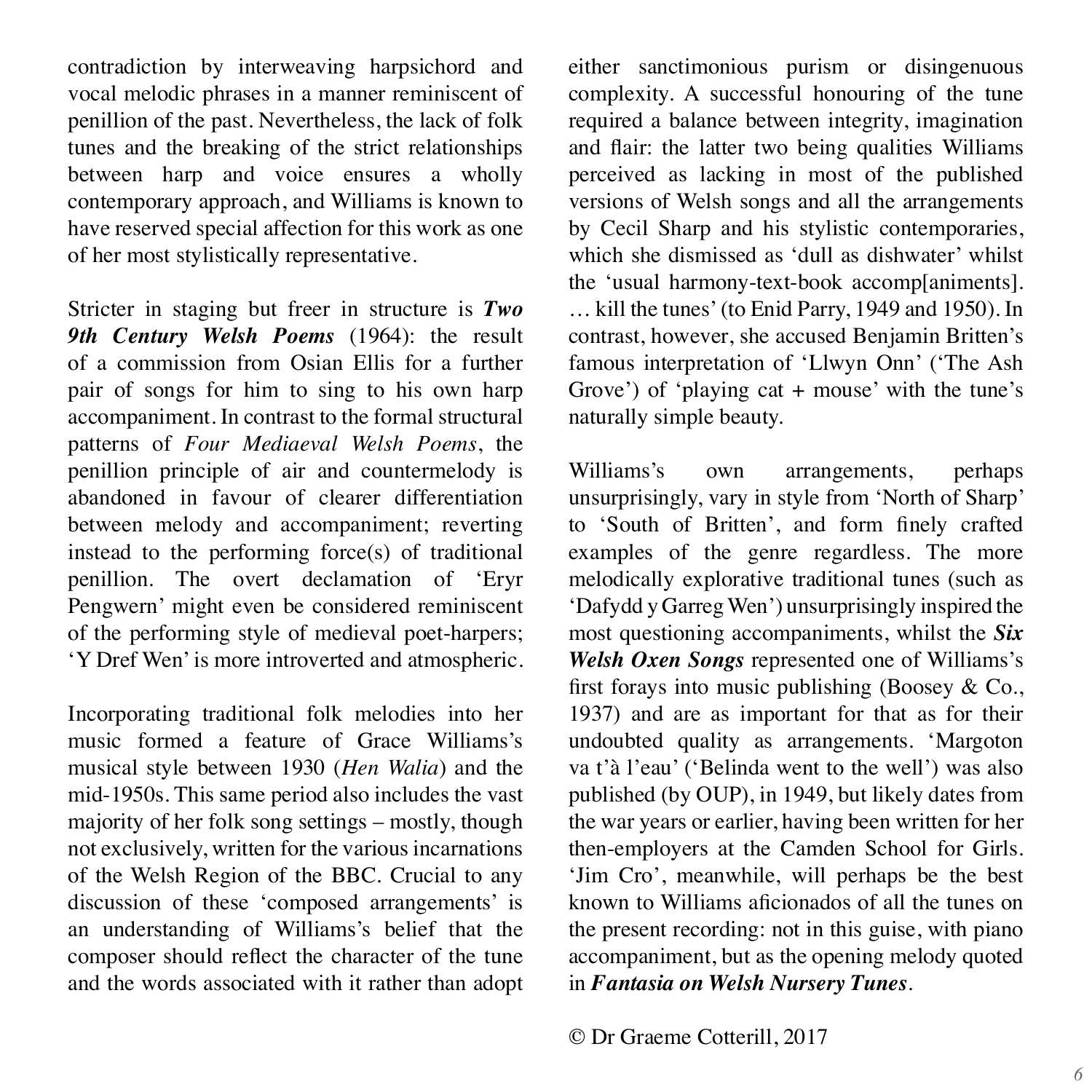That's my last Duchess painted on the wall, Looking as if she were alive. I call That piece a wonder, now: Frà Pandolf's hands Worked busily a day, and there she stands. Will't please you sit and look at her? I said 'Frà Pandolf' by design, for never read Strangers like you that pictured countenance, The depth and passion of its earnest glance. But to myself they turned (since none puts by The curtain I have drawn for you, but I) And seemed as they would ask me, if they durst, How such a glance came there; so, not the first Are you to turn and ask thus. Sir, 'twas not Her husband's presence only, called that spot Of joy into the Duchess' cheek: perhaps Frà Pandolf chanced to say, 'Her mantle laps Over my lady's wrist too much,' or 'Paint Must never hope to reproduce the faint Half-flush that dies along her throat.' Such stuff Was courtesy, she thought, and cause enough For calling up that spot of joy. She had A heart — how shall I say? — too soon made glad, Too easily impressed; she liked whate'er She looked on, and her looks went everywhere. Sir, 'twas all one! My favour at her breast, The dropping of the daylight in the West. The bough of cherries some officious fool Broke in the orchard for her, the white mule

She rode with round the terrace — all and each Would draw from her alike the approving speech, Or blush, at least. She thanked men — good! but thanked Somehow — I know not how — as if she ranked My gift of a nine-hundred-years-old name With anybody's aift. Who'd stoop to blame This sort of trifling? Even had you skill In speech — which I have not — to make your will Quite clear to such an one, and say, 'Just this Or that in you disgusts me; here you miss, Or there exceed the mark' — and if she let Herself be lessoned so, nor plainly set Her wits to yours, forsooth, and made excuse — E'en then would be some stooping; and I choose Never to stoop. Oh, sir, she smiled, no doubt, Whene'er I passed her; but who passed without Much the same smile? This grew; I gave commands; Then all smiles stopped together. There she stands As if alive. Will't please you rise? We'll meet The company below, then. I repeat The Count your master's known munificence Is ample warrant that no just pretence Of mine for dowry will be disallowed; Though his fair daughter's self, as I avowed At starting, is my object. Nay, we'll go Together down, sir. Notice Neptune, though, Taming a sea-horse, thought a rarity, Which Claus of Innshruck cast in bronze for mel

<sup>1.</sup>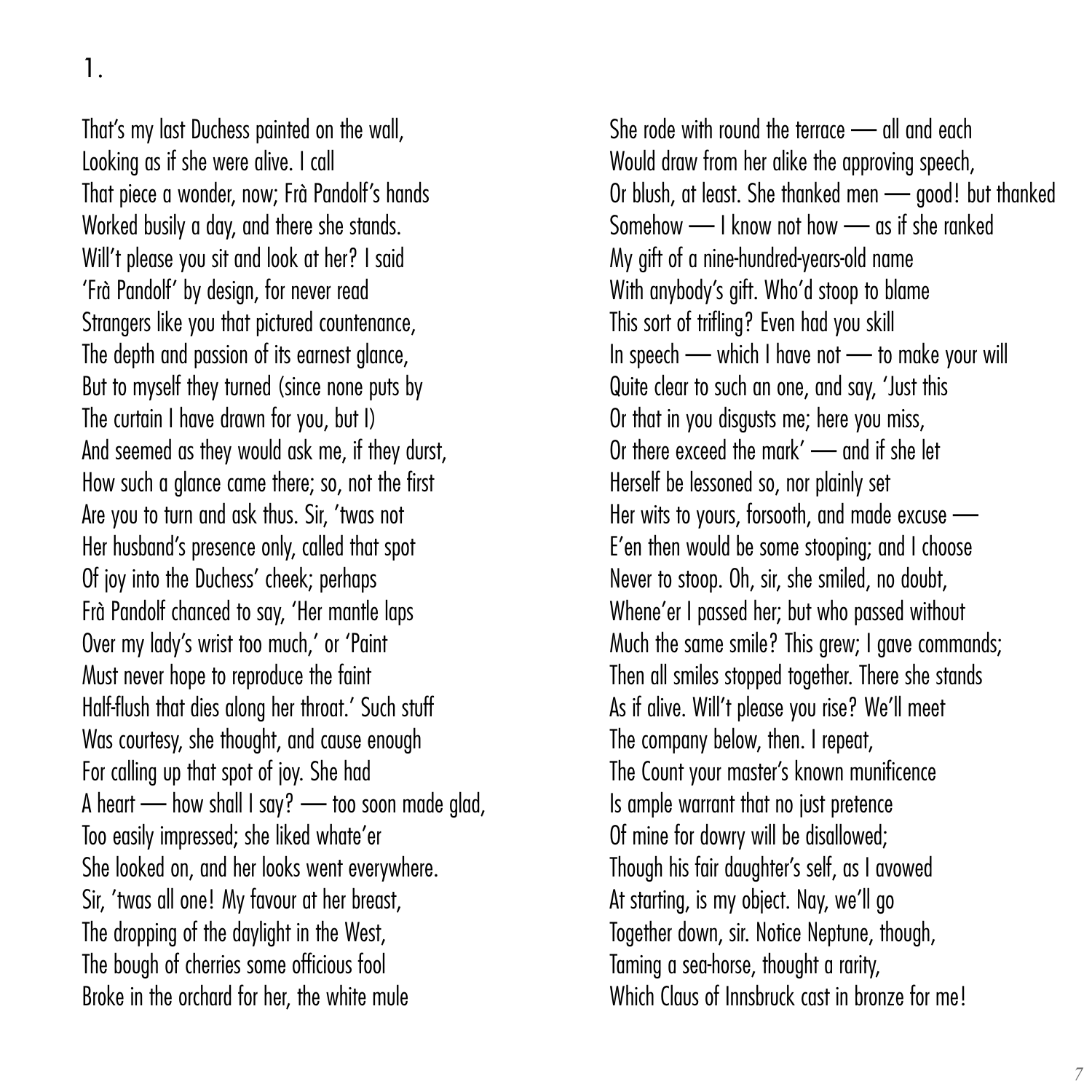$\mathcal{L}$ 

The Fair Homestead, nestled in woodland – It is as it always was: Blood smeared on the land.

The Fair Homestead in the landscape – Again at the green memorial: Blood smeared underfoot.

The Fair Homestead in the valley – Always joyful the prey-bird in battle's mess Among the people lying dead.

The Fair Homestead between Tern and Trodwyd – More likely a broken shield after battle Than an ox should shelter from the sun.

The Fair Homestead between Tern and Trafal – More likely blood on the grass Than the ploughing of land left fallow.

Grey-capped eagle of Pengwern, tonight Its yelp is shrill, Jealous of the flesh I loved. Grey-capped eagle of Pengwern, tonight Its cry is shrill, Jealous of Cynddylan's flesh. Grey-capped eagle of Pengwern, tonight Is its claw aloft, Greedy for the flesh I love. Far calls the eagle of Pengwern tonight, It watches on men's blood. Trenn will be called a luckless town. Far calls the eagle of Pengwern tonight, It watches men's blood. Trenn will be called a glittering town.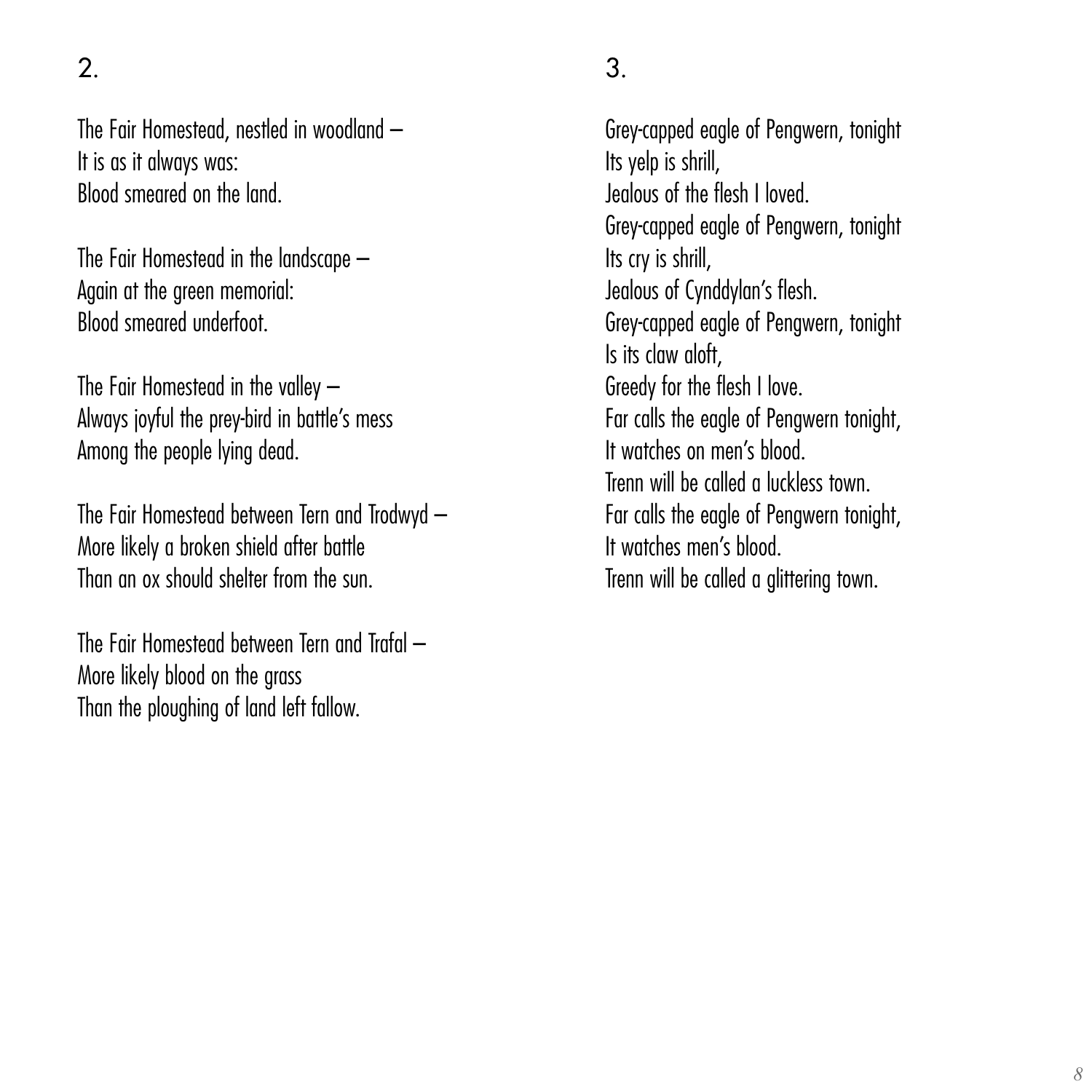Do you remember an Inn, Miranda? Do you remember an Inn? And the tedding and the spreading Of the straw for a bedding, And the fleas that tease in the High Pyrenees And the wine that tasted of tar? And the cheers and the jeers of the young muleteers (Under the vine of the dark verandah)? Do you remember an Inn, Miranda, Do you remember an Inn? And the cheers and the jeers of the young muleteeers Who hadn't got a penny. And who weren't paying any, And the hammer at the doors and the Din? And the Hip! Hop! Hap! Of the clap Of the hands to the twirl and the swirl Of the girl gone chancing, Glancina Dancing, Backing and advancing, Snapping of a clapper to the spin Out and in -- And the Ting, Tong, Tang, of the Guitar. Do you remember an Inn. Miranda? Do you remember an Inn?

Never more; Miranda, Never more Only the high peaks hoar: And Aragon a torrent at the door. No sound In the walls of the Halls where falls The tread Of the feet of the dead to the ground No sound: Only the boom Of the far Waterfall like Doom.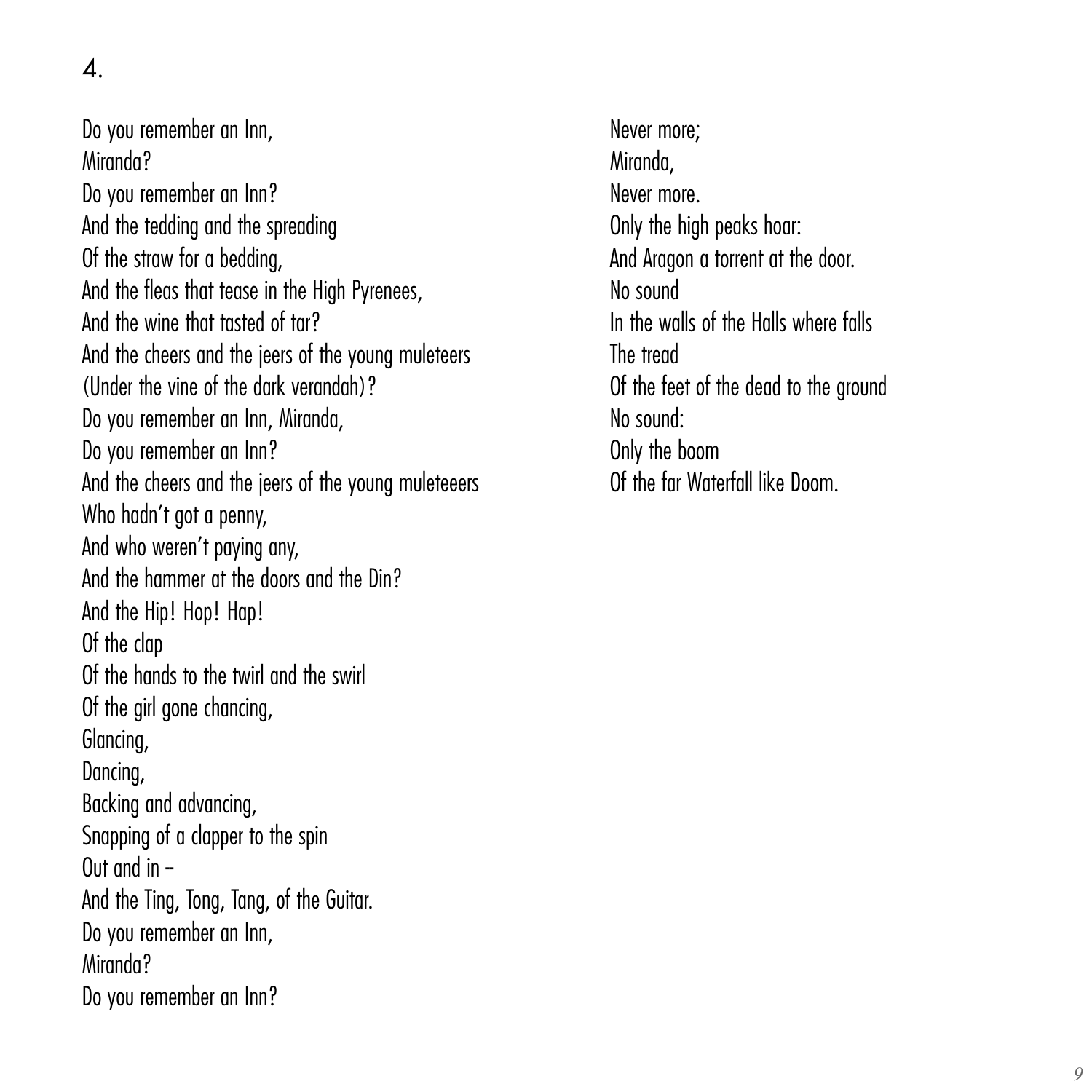Thou art the one Truth to whom men have given many names; Thou art the sanctity that is in woman, And the manliness that is in man; Thou art the young woman and the little brother that stands beside her, Thou art the agèd one leaning on a staff. Thou art the newborn, thousand faced in every child, The dragonfly's blue loveliness flashing through space, The startled light in the ruby eyes of a dove, Thou art the dancer footing the seasons And the large-wombed cloud (Heavy with the pregnancy of its lightning child) That drags its dark side laboriously Over the tumult of the blue-black sea; All these forms Reiterate that Thou art the Ultimate Silence Over which gathers the dust of sound.

6.

The red sun rises Over the field, And ravens aather Black harvest's yield.

Over the great stones A dark cloud lies. Cradled in hawthorn A sad bird cries.

Away from his people The sad King flies As the red sun sets And the dark bird cries.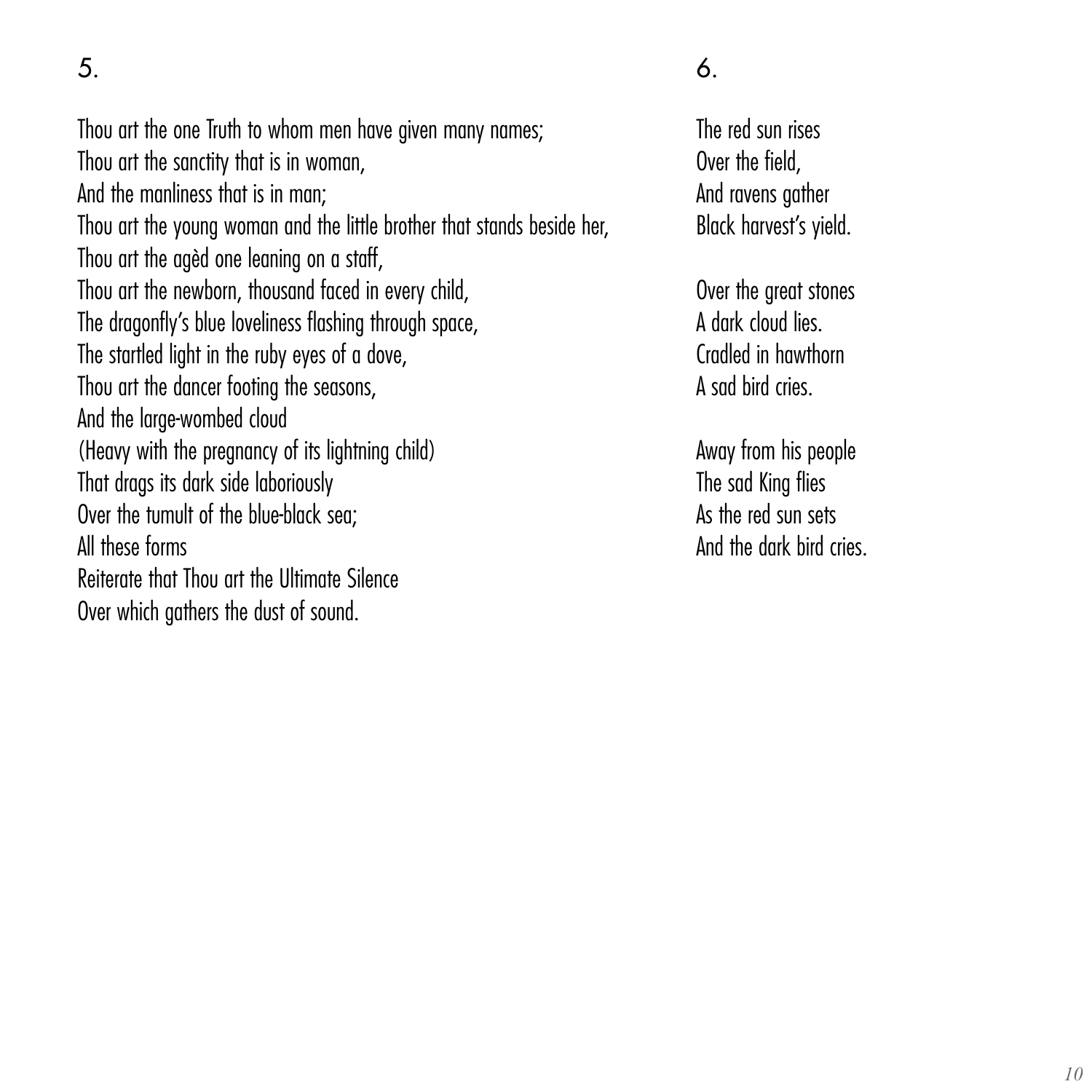The hall of Cynddylan is dark tonight, Without fire, without bed; I shall weep awhile, I shall be silent after. The hall of Cynddylan is dark tonight, Without fire, without candle; But for God, who will give me sanity? Hall of Cynddylan, you have become shapeless, Your shield is in the grave: While he lived, you were not mended with hurdles. The hall of Cynddylan is dark tonight, Without fire, without songs: Tears furrow the cheeks. The hall of Cynddylan, it pains me to see it Without roof, without fire: My lord dead, myself alive. Hall of Cynddylan, every hour pierces me After the great rejoicing That I saw on thy hearth.

#### 8.

The petticoat of Dinogad, mottled, mottled, From the skins of martens it was made: Whistle, whistle, whistle We sing, eight slaves sing. When thy father went to hunt, With his spear on his shoulder, and club in his hand He called swift hounds – 'Giff, Gaff, catch, catch, bring, bring.' He would kill fish in his coracle, As when a lion kills an animal. When thy father went to the mountain. He brought back a roebuck, a wild boar, and a stag, A speckled grouse from the mountain, And fish from the Falls of Derwennydd. Of all that your father reached with his spear. Of wild boar, wildcat, fox, Nothing escaped unless it was winged.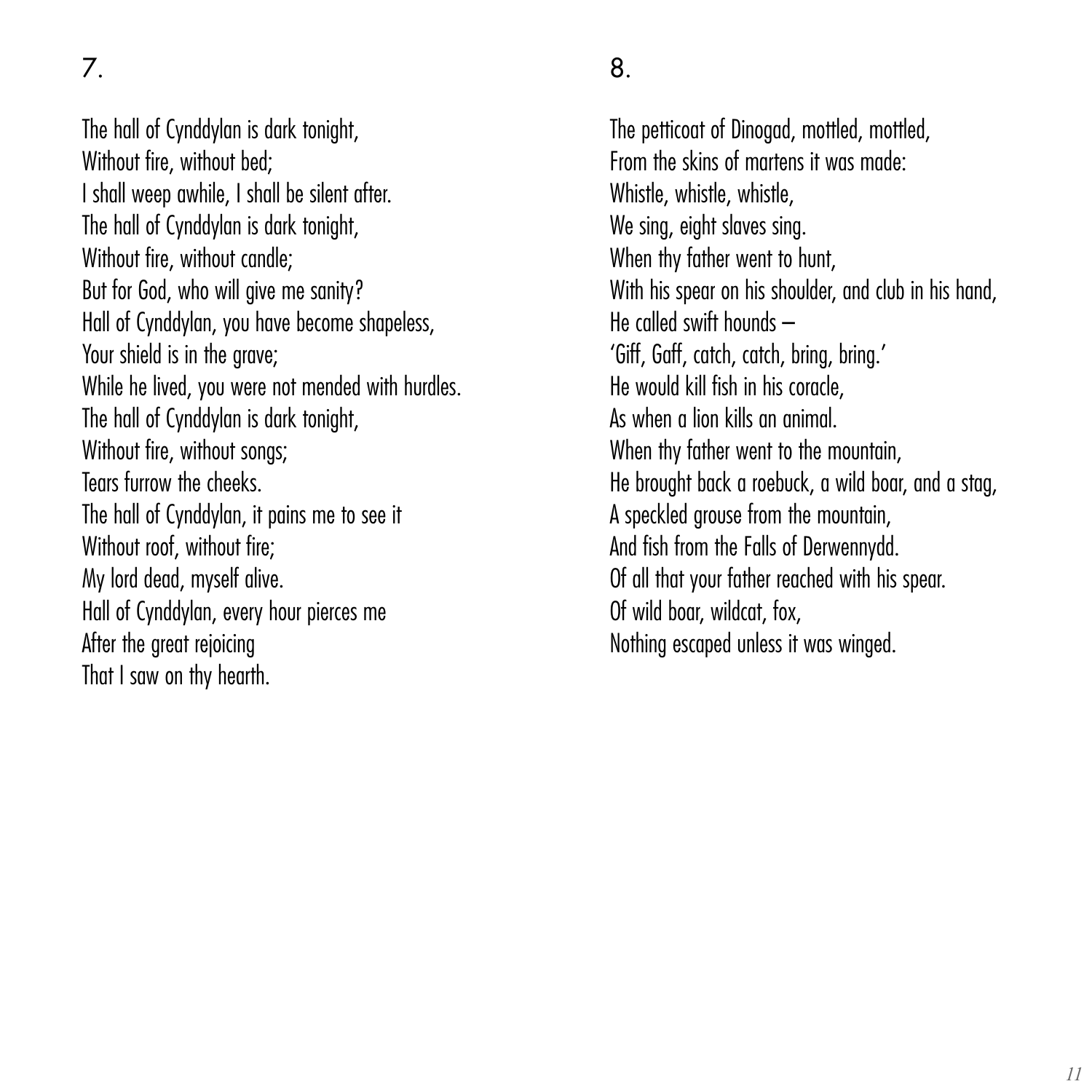Stand forth Seithenin And behold the dwelling of heroes, – The plain of Gwyddno the ocean covers! Accursed be the sea guard, Who after his carousal let loose The destroying fountain of the raging deep. Accursed be the watcher, Who after his drunken revelry, Loosed the fountain of the desolating sea. A cry from the sea arises above the ramparts; Even to heaven does it ascend, – After the fierce excess comes the long cessation! A cry from the sea ascends above the ramparts; Even to heaven does the supplication come! – After the excess there ensues restraint! A cry from the sea awakens me this night!  $-$ It marks not my achievement, for After the excess comes our downfall. A cry from the sea arises above the winds! Our generous and unsparing God made it – After the excess there ensues only destitution. A cry from the sea impels me From my place of rest this night! After the excess comes the far extending death!

There are cuckoos for me under the trees of the grove, And if I could sleep in their downy feathers, As God lives, as far as I know, I should be happy. And if I am not allowed to, I shall die. I will have myself buried in primroses, Where a birch tree grows on either side of my head And daisies on my cheeks, And red roses on my bosom, And white roses on my heart And wild roses at my side, And rosemary all around me, And wood sorrel at my feet.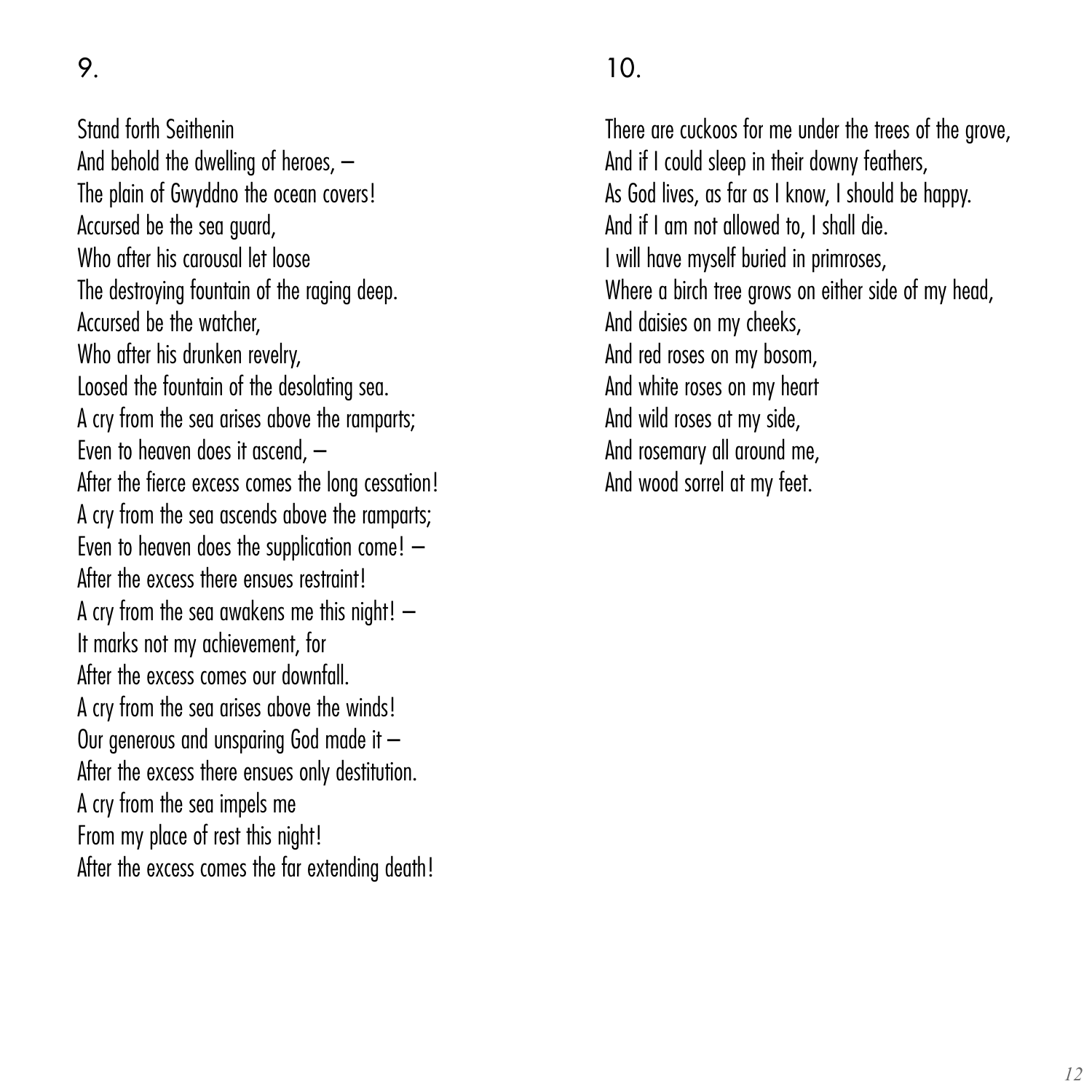Mother goes amilking And trips adown the dale, Gathers up her apron, And takes an empty pail; The cow in the cowhouse Will soon begin to low The calf went afishing With little Iim Crow; Jim Crow Crystal, One, two, four; The little pig is sitting All plump by the door. Little John and Jimmie Have gone to Froughton fair; Johnnie wants a rabbit And Jimmie wants a hare; Johnnie wants some cattle, A little pig or two, And Jimmie wants a pony, And cockadoodledoo. Cockadoodledandy He wept throughout the night, Wants to borrow sixpence To buy him feathers bright. Jim Crow Crystal, One, two, four; The little pig is sitting All plump by the door.

#### 12.

Hushaby my pretty one, Hushaby when day is done, Hushaby my pretty one, May you sleep until the morning.

Hushaby my pretty one, Hushaby when day is done, Hushaby my pretty one, May you arise as you please.

#### 13.

O Mary, Mary come Out into the morning sun, The birds are singing gaily And all the ploughmen hum – Hoo, on! Hoon on! Hoo!

O Mary, Mary, soon Will the hour be striking noon. So lay the table quickly With knife and fork and spoon. Hoo on! Hoo on! Hoo!

O Mary, Mary, see Even now it's time for tea, The cows are coming slowly, And milking soon you'll be. Hoo on! Hoo on! Hoo!

O Mary, Mary, dear, The evening air cool and clear, It's time to go astrolling For night will soon be here. Hoo on! Hoo on! Hoo!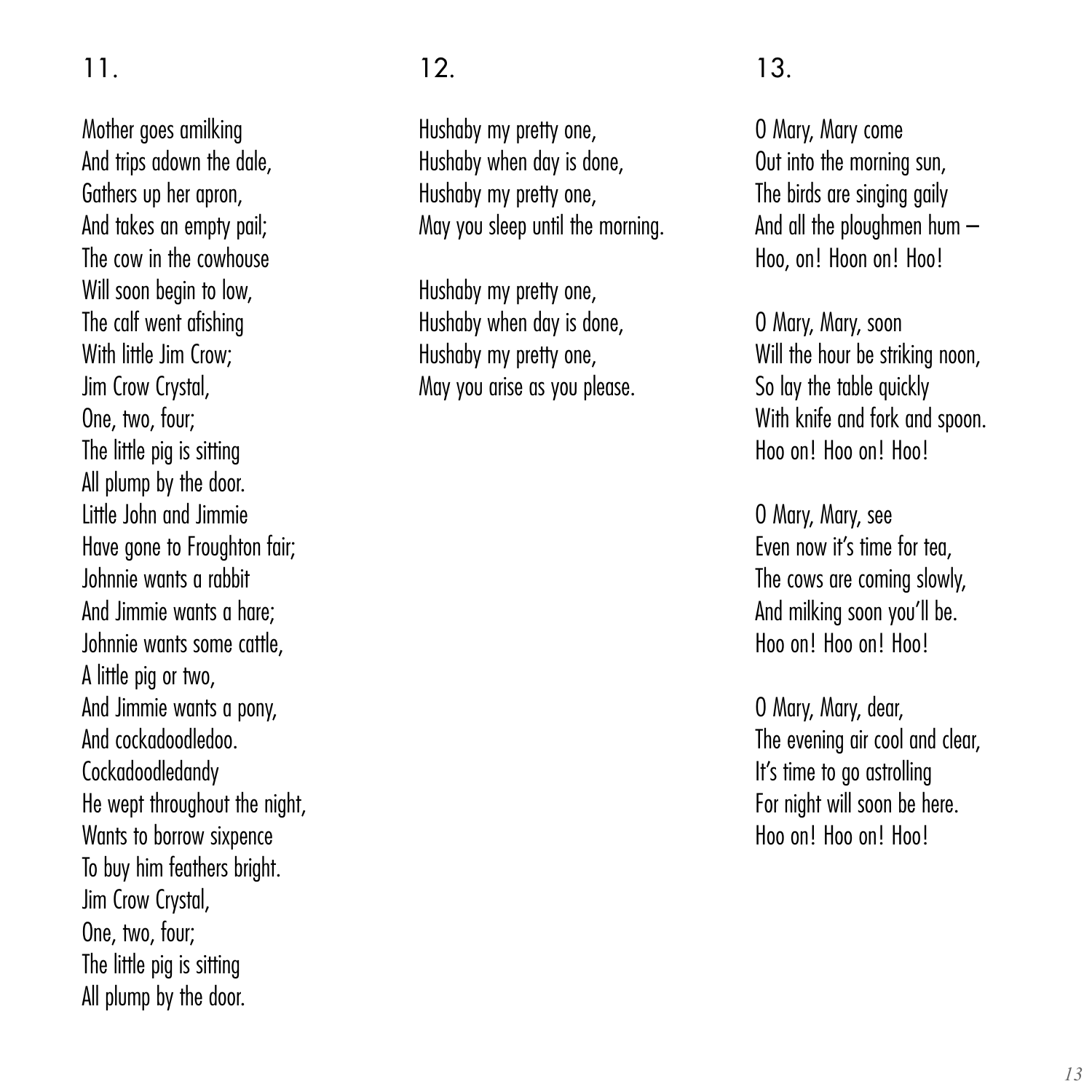Johnny, little Johnny, going to the fair, Buys a fine, fat cow, and little calf, and mare. Hie away! Hie away! Hie!

Cow and calf are wailing, alack, alas! Wailing to go back and eat fine grass. Hie away! Hie away! Hie!

Calf is running homeward all alone, Johnny tries to find him, hear him moan. Hie away! Hie away! Hie!

Calf is now alimping, Johnny, too, a crock, Mare begins to laugh, and gives them all a shock. Hie away! Hie away! Hie!

Cow now topples Johnny in the ditch, See him scramble out as black as pitch. Hie away! Hie away! Hie!

Johnny, little Johnny, going to the fair, That is now the end, so we'll leave them there. Hie away! Hie away! Hie!

#### 15.

The blackbird flies so fleetly. The linnet sings so sweetly, And new born lambs o'er dale and hill Do skip and play so neatly. Hoo away!

For now the earth is waking, And all the birds are mating, Yet though I hear their joyful song My heart is well-nigh breaking. Hoo away!

I loved a gentle maiden Who left me all forsaken, Now I alone must ever roam, With sorrow heavy-laden. Hoo away!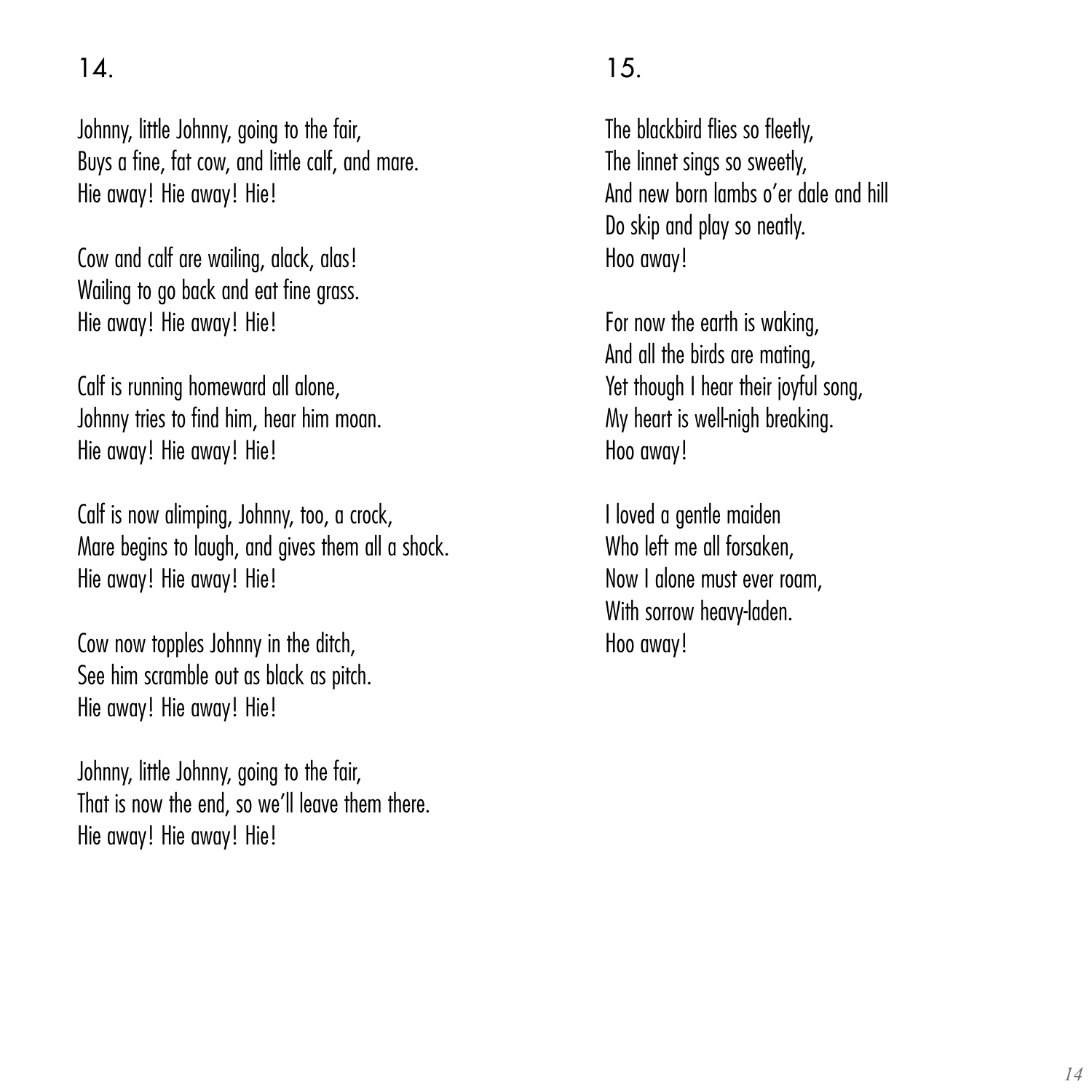The farmyard cock is crowing, And day light fast is growing; No time to lurk, we must to work, The fields so merrily mowing, Hie away!

The farmyard chicks are clucking, We'll soon their feathers be plucking. And Rip the hound leaps in the pond And gives poor Sue a ducking. Hie away!

So to the fields we'll hurry, There ne'er was such a scurry! The breakfast burned, the milk not churned, But 'tis no time for worry. Hie away!

#### 17.

Johnny goes to market on Midsummer day, Shame to see him sauander his gold away: Nowhere more to roam See him coming home; Sad, anon, for poor old John. Hoo on hoo!

Johnny comes acourting my sister Jane, Day by day they're strolling down our lane: Jane's a maiden bright, Holds his purse-strings tight; Fine to see how they'll agree! Hoo on hoo!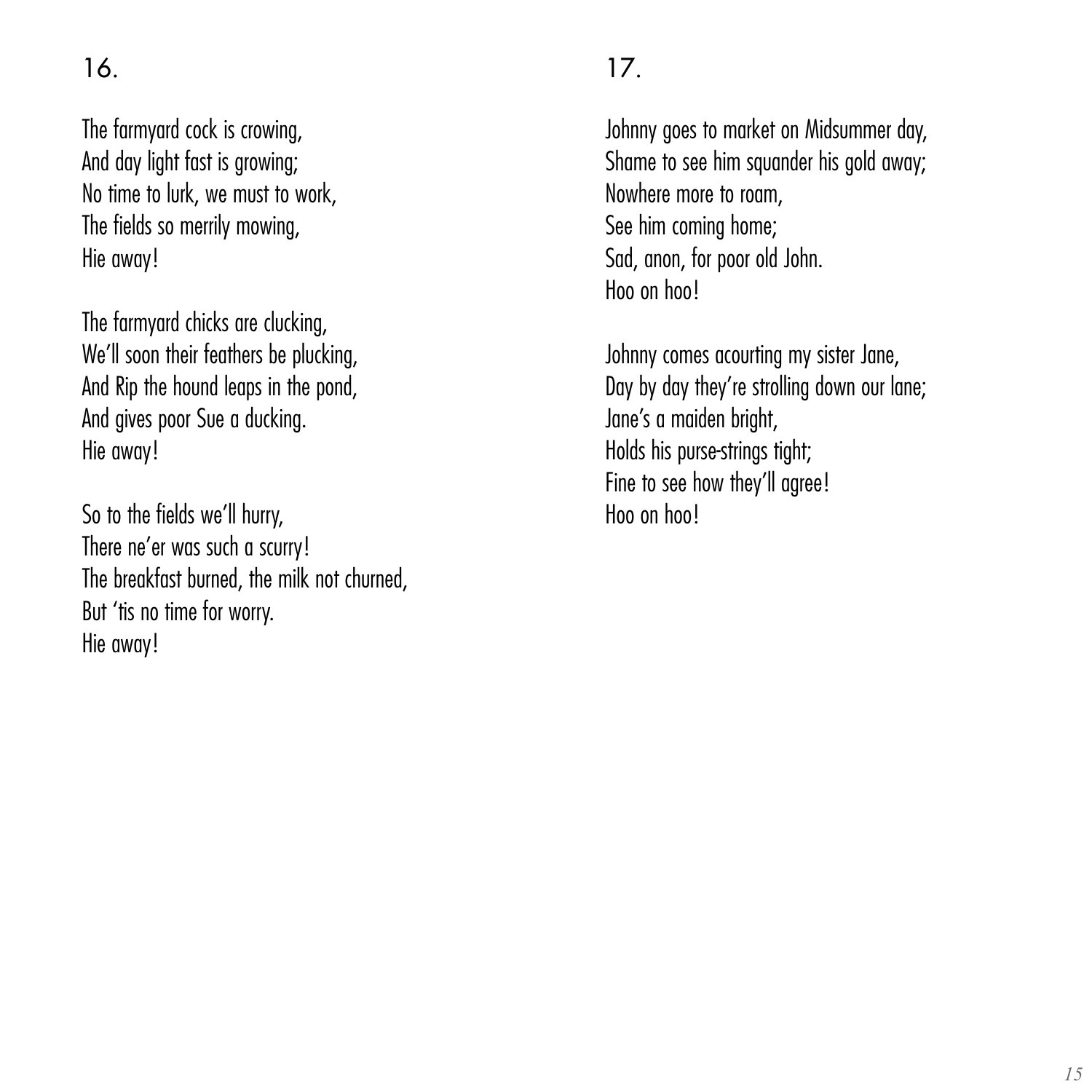I saw three ships asailing, Asailing, ay, asailing, From Swansea Bay to Mandalay, Asailing, ay, asailing. Hie away!

I saw three rogues ariding, Ariding, ay, ariding, From Bangor town to County Down, Ariding, ay, ariding. Hie away!

I saw three soldiers marching, Amarching, ay, amarching, From Waterloo to Timbuctoo, Amarching, ay, amarching. Hie away!

#### 19.

Belinda went to the well, And then as I've heard tell, She slipped and tumbled in And down and down she fell. Ay, ay, ay, ay, Let her yell, yell, yell!

'You're floating round about, You're drowning there's no doubt Belinda what will you give me If I pull you out?' Ay, ay, ay, ay, Let her shout, shout, shout!

'A golden penny to buy Yourself an apple pie.' 'That's not enough, Belinda I'll have to let you die.' Ay, ay, ay, ay, Let her cry, cry, cry!

'I'll give you anything If but a rope you'll bring 'Belinda all I want Is just a kiss in the ring' Ay, ay, ay, ay, Let her sing, sing, sing!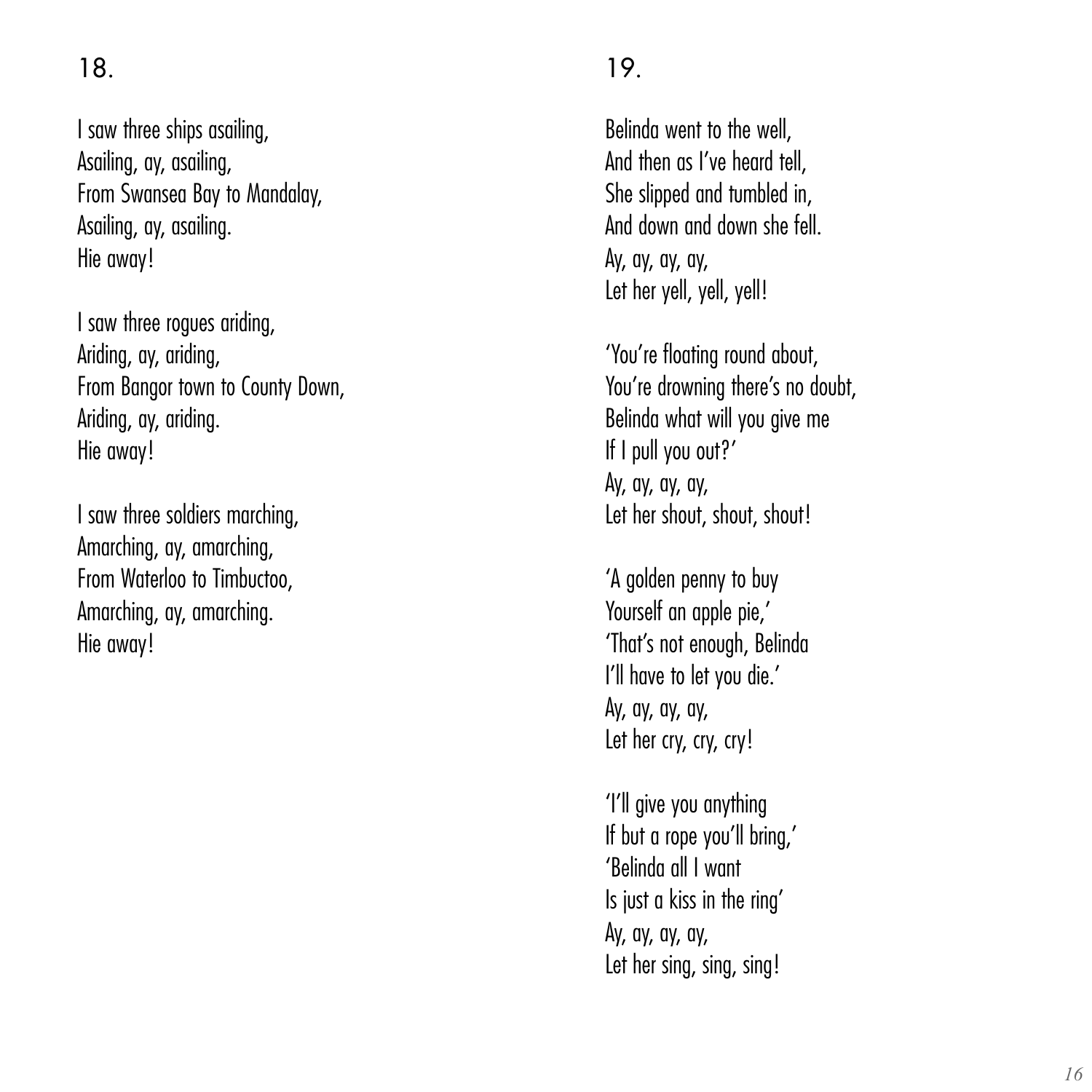$20<sub>2</sub>$ 

Black be the day and accurst be the story, Tyrants have vanquish'd the sons of the free, At our destruction, the sun veil'd his glory, Proud foemen's swords must our yoke henceforth be! Fiends howl'd with joy on the red field of slaughter. Wolves and owls search'd for their prey 'mong the brave Liberty weeps o'er the marsh of old Rhuddlan, When thy fair Freedom is sunk in the grave.

Deep may the marsh be o'erwhelmed by the ocean, Open, oh Neptune, the gates of thy deep: Fast on the harps of our bards tears are flowing, Rise, Lord, nor let now thy dread vengeance sleep! Once more I'll gaze on yon dark scene of slaughter, Freedom unconquer'd but sleeps in her grave, Better to die neath old Rhuddlan's still water, Calm is that sleep for the sons of the brave!

#### 21.

A little golden haired Princess Lies fast asleep within my arm, And well she knows that I shall keep her safe from harm. Without the tempest rages through the trees, And ever wilder blows the gale, Yet she sleeps in peace:

My little golden haired Princess, I'll guard you safely through the night And in my arms I'll rock you till the morning light.

Your father to the war has flown To drive invaders from our shores, And banish all who would destroy our vales and moors; And though the battle rages through the night, O do not fear, for in my bower You are hid from sight: My little golden haired Princess, Sleep on until the strife is o'er, Sleep on until sweet peace returns to us once more!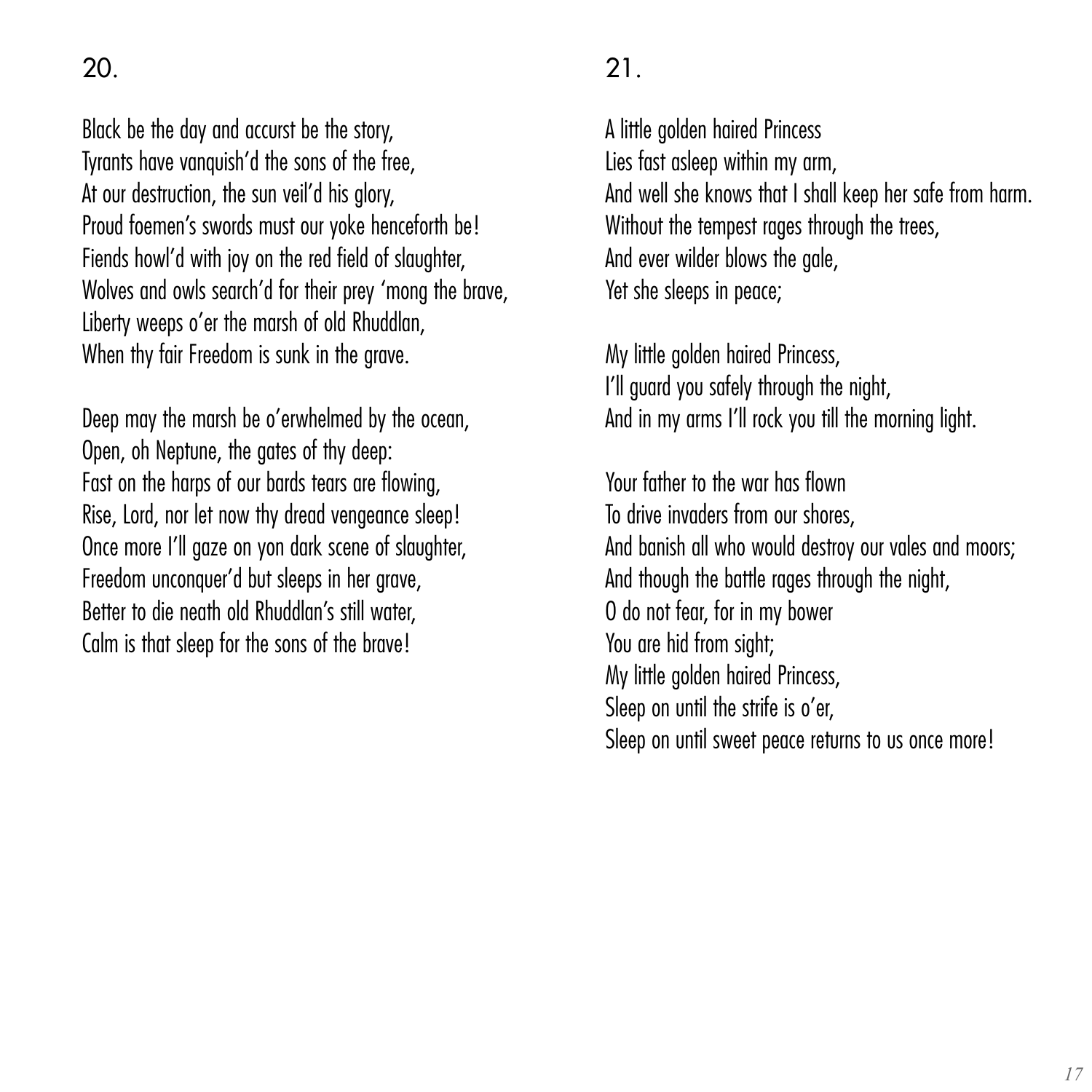I was young and used to roam according to my fancy, Until one day I met a maid, and oh, it was my Nancy; She was like a dewy morn upon the mountain heather And she was fair like golden corn in lovely summer weather.

I was young, and foolish too, and so I used to tell her That I would wed no other if some cruel fate befell her. As I listened to the lark a-rising from the hollow, I little dreamt of all the dark, unhappy days to follow.

I was young, and would not heed all those who were foretelling That she was far too rich and fine to share my humble dwelling; She would love me well, I knew, and soon be in my keeping; But oh, they broke our hearts in two, and tore her from me, weeping.

When I watch the tender wheat fall down beneath the sickle. No longer do I wonder why they say that love is fickle; Many years have flown away with many a youthful fancy, Yet when the summer days return I grieve again for Nancy.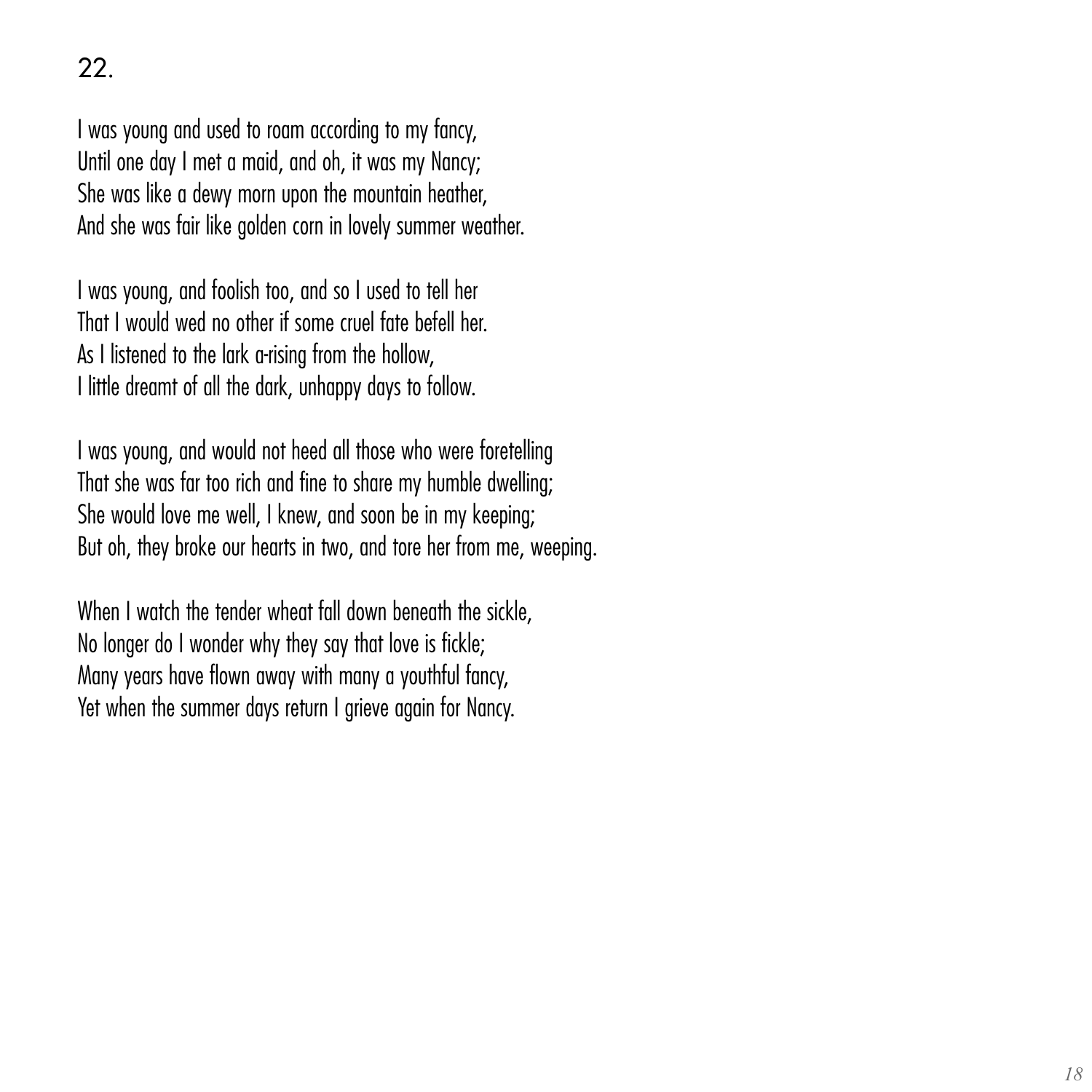'Bring me my harp', was David's sad sigh, 'I would play one more tune before I die. Help me, dear wife, put the hands to the strings, I wish my loved ones the blessing God brings.'

'Last night an angel called with heaven's breath: "David, play, and come through the gates of death!" Farewell, faithful harp, farewell to your strings, I wish my loved ones the blessing God brings.'

#### $24.$

At early dawn of morning, While yet the sky was grey. I wander'd in the greenwood, With heart so free and gay. And the blackbird there was singing, All the wood and vale were ringing With his lay, In the wood at dawn of day.

I lov'd to hear his warbling. And tarried there so long, And all my heart's affection Repaid him for his song. For in truth his tender trilling Ev'ry sense with joy was thrilling With his lay Softly at the dawn of day.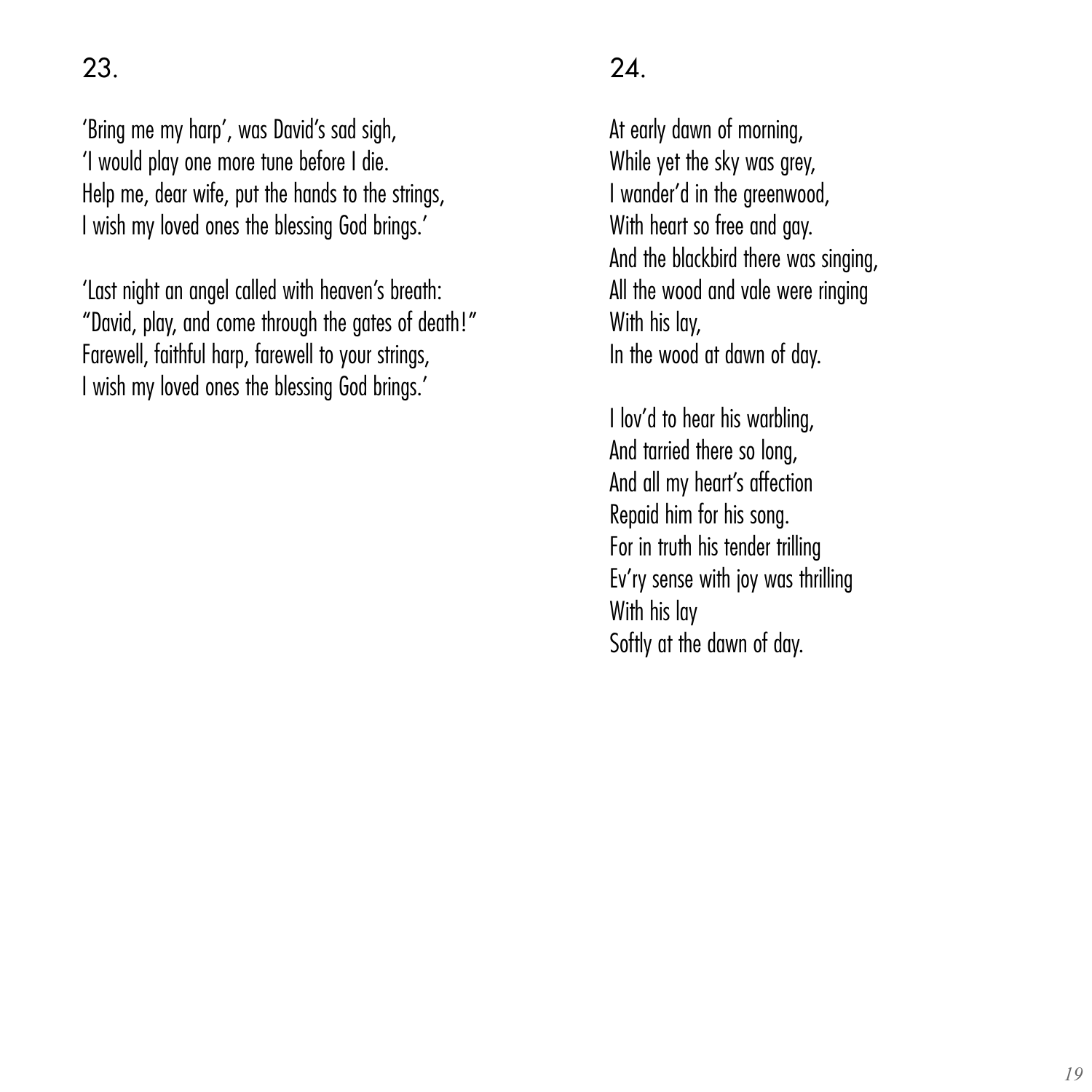'Where are you going, my lovely, dark maid?' 'Going amilking, O sir,' she said, Oh, her coal black eyes and black braided hair Glowing with a beauty beyond compare!

'May I go with you, my lovely, dark maid?' 'Go if it please you, O sir,' she said, Oh, her coal black eyes and black braided hair, Glowing with a beauty beyond compare!

'O I would kiss you, my lovely, dark maid.' 'How would you kiss me, O sir?' she said, Oh, her coal black eyes and black braided hair, Glowing with a beauty beyond compare!

'O, will you wed me, my lovely, dark maid?' 'If my mother bids me, O sir!' she said, Oh, her coal black eyes and black braided hair, Glowing with a beauty beyond compare!

'What is your fortune, my lovely dark maid?' 'My face is my fortune, O sir,' she said, Oh, her coal black eyes and black braided hair Glowing with a beauty beyond compare!

'Then I cannot marry you, my lovely dark maid.' 'No one has asked you to, O sir!' she said, Oh, her coal black eyes and black braided hair, Glowing with a beauty beyond compare!

#### 26.

There is beauty only second to Eden In your warm bosom, fair maiden. Dear loved one, bright and happy: Beautiful star, hear this lovesick one.

Promise your love to me tonight We'll make vows before we leave To engage, come what may. Place your trust, and say you'll come.

Bright happier one, love of my breast Best and fairest that I ever loved I will take you as a partner Place your trust, and say you'll come.

In your eyes I find truth That shines like stars of grace and virtue; For me, seeing you is a joy. Beautiful star, hear this lovesick one.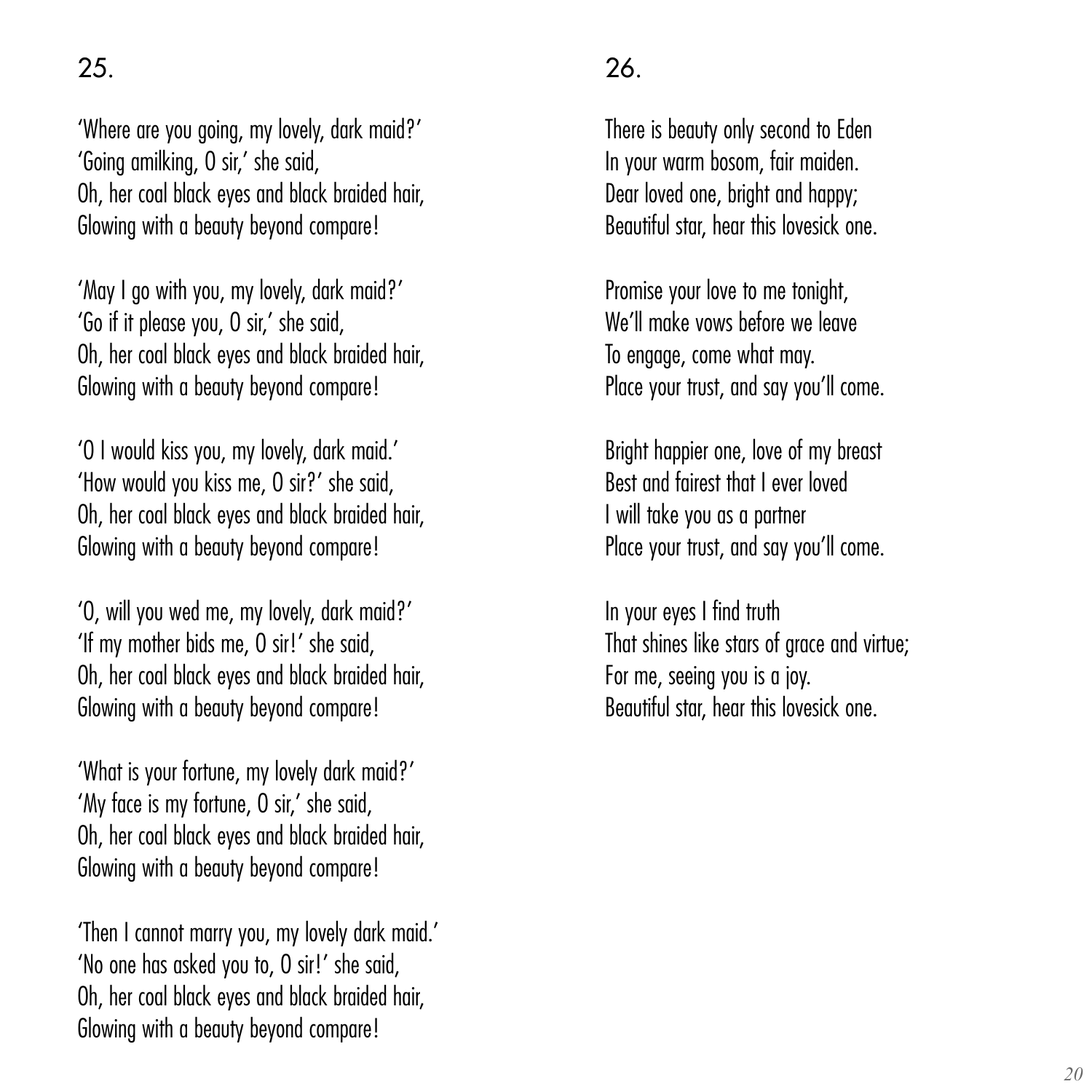Tell me, masters of Wisdom From what thing is longing made; And what is put in it That it never fades through wearing it.

Gold fades, silver fades, Velvet fades. Silk fades, Everything fades – But longing never fades.

Great and cruel longing Breaks my heart, When I am sleeping at my heaviest at night. Longing comes and wakes me.

#### 28.

One night, as I sat weaving at my loom, All my thoughts were filled with dark and wintry gloom: My joy had long departed, My youthful years had flown away, Flown away and left me all too soon, And, alas, upon my spirit care was strewn. Then slowly I arose and left my loom, And, in my sorrow, wandered from my lonely room; A myriad stars were shining, And all the heavens were bright and clear, Bright with silv'ry radiance from the moon. And the nightingale poured forth her silv'ry tune.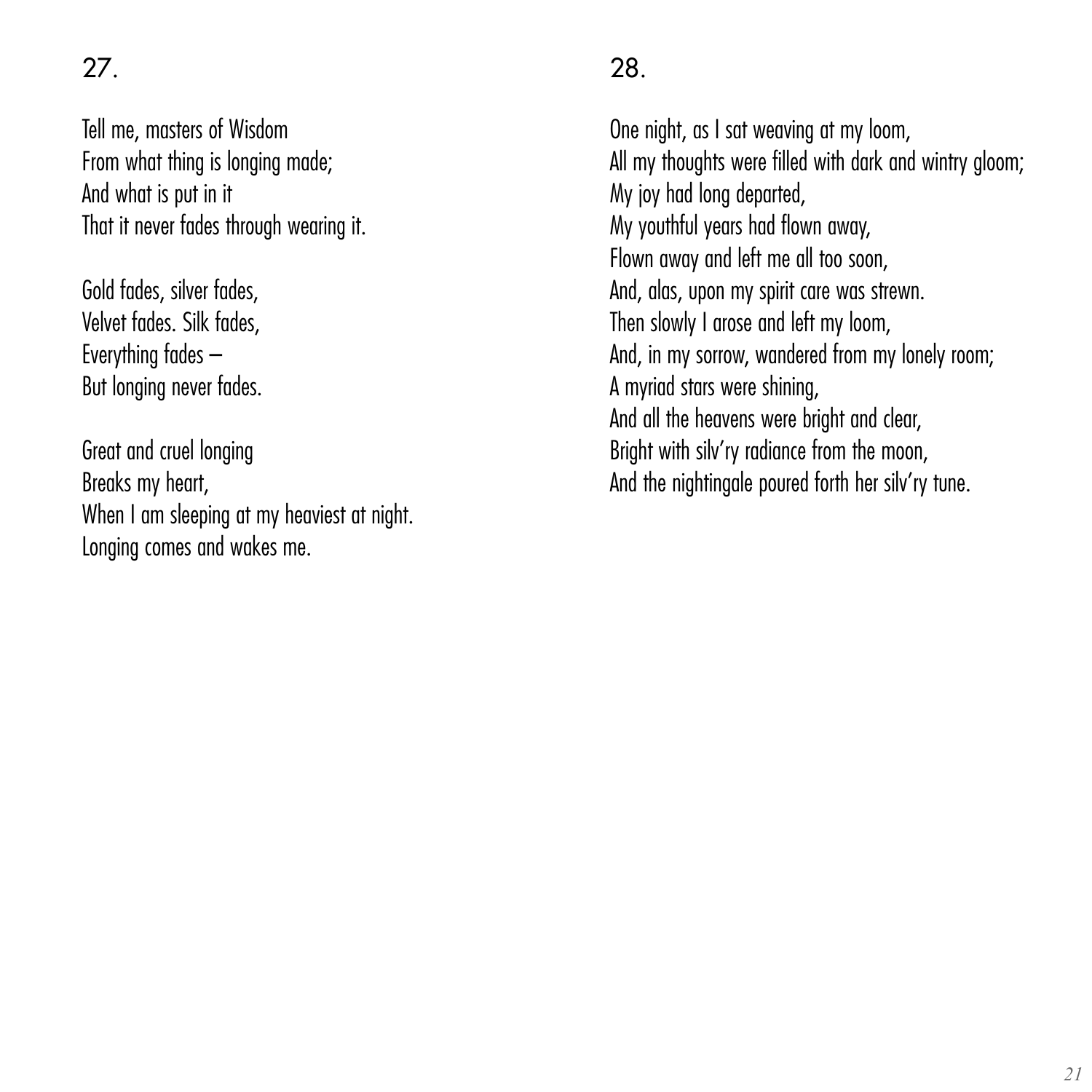

Pianist **Paula Fan** has performed on five continents as soloist and chamber musician, recorded over twenty commercial albums, and has broadcast for the BBC, NPR, Radio Television China, and international stations from Bosnia to Australia. As one of the first recipients of the doctorate in Collaborative Piano, she has lectured on the subject worldwide. She has taught at the University of Arizona as its only Regents' Professor from the Fine Arts, and as Visiting Professor at the Eastman School of Music. She was also Principal Keyboardist with the Tucson Symphony Orchestra for more than thirty seasons.

As both performer and teacher, one of her greatest interests has been building bridges between classical music and audiences of all ages and backgrounds, as well as between disciplines. In collaboration with the Arizona Research Institute for Solar Energy, she was co-founder of the Solar Storytellers, a piano trio playing electric instruments powered by a golf cart with a solar panel for a roof, which performed on the National Mall in Washington DC, at the Aspen Science Center, and in Arizona. She now serves as the first Senior Fellow at the University of Arizona's Confluencenter for Creative Inquiry and continues to tour internationally as pianist and lecturer.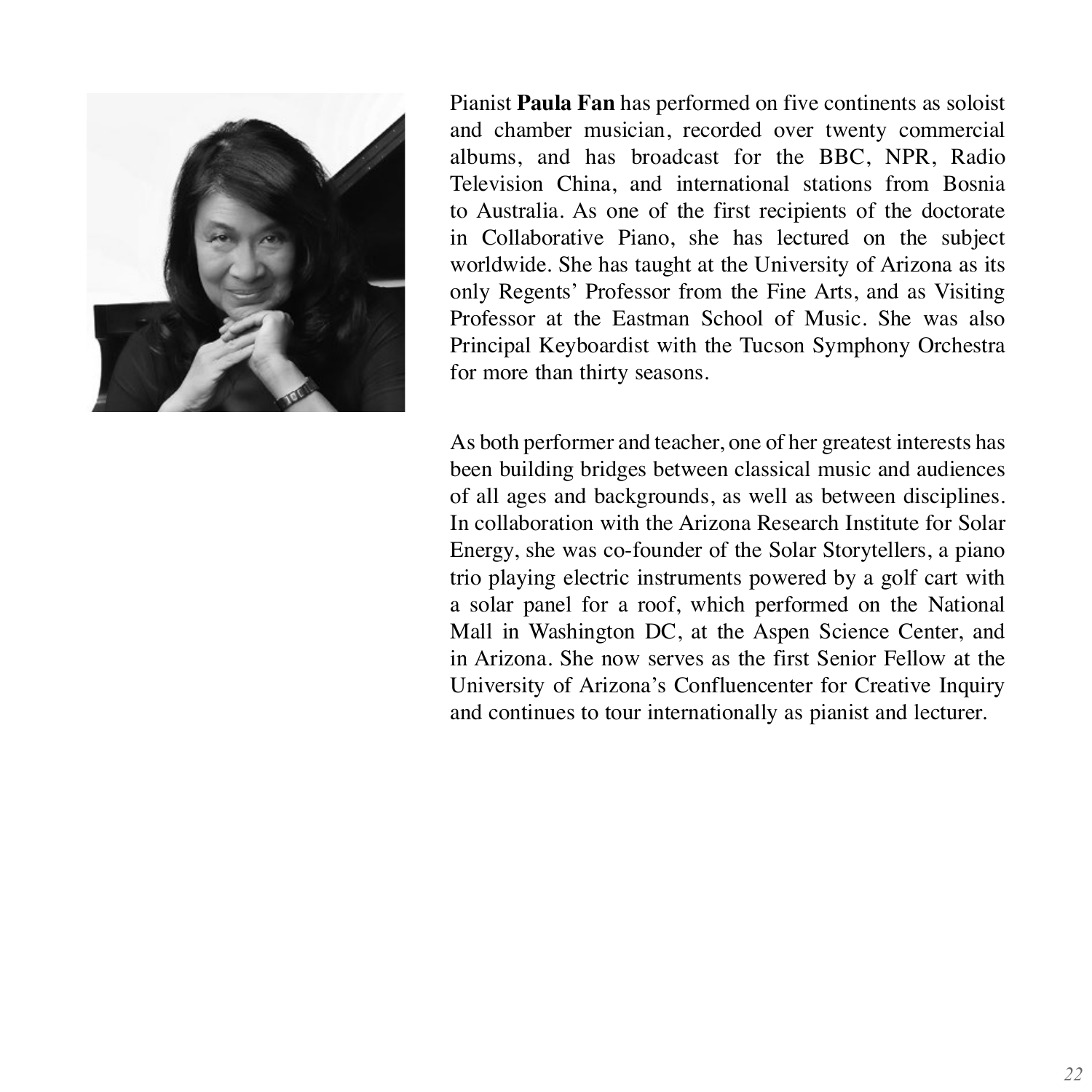American harpist **Rachel Kay Green** has earned praise throughout the world. She has been the first prize winner in many competitions, including the Golden Era of Romantic Music International Competition, the American Fine Arts Festival Russian Music Competition, the Angie Southard Competition, the ENKOR International Music Competition, the Young Texas Artists Music Competition, and the T. Gordon Parks Concerto Competition and was the top prize winner at the Fourth International Harp Competition in Mexico. Rachel has toured extensively, giving solo recitals in Hong Kong, at the Rio Harp Festival in Rio de Janiero, Brazil, in New York's Carnegie Hall, and throughout the United States. She has performed for the American Musicological Society and as first harpist for the Summer Opera Program at the International Lyric Academy in Italy. As a concerto soloist, she has appeared with the Tucson Symphony Orchestra, the University of Northern Colorado Symphony Orchestra and the Arapahoe Philharmonic.

Rachel received her Doctor of Musical Arts and Master of Music degrees at the University of Arizona, studying under Dr. Carrol McLaughlin. She holds a Bachelor of Music degree from the University of Northern Colorado, where she completed a double emphasis in harp performance and piano performance.